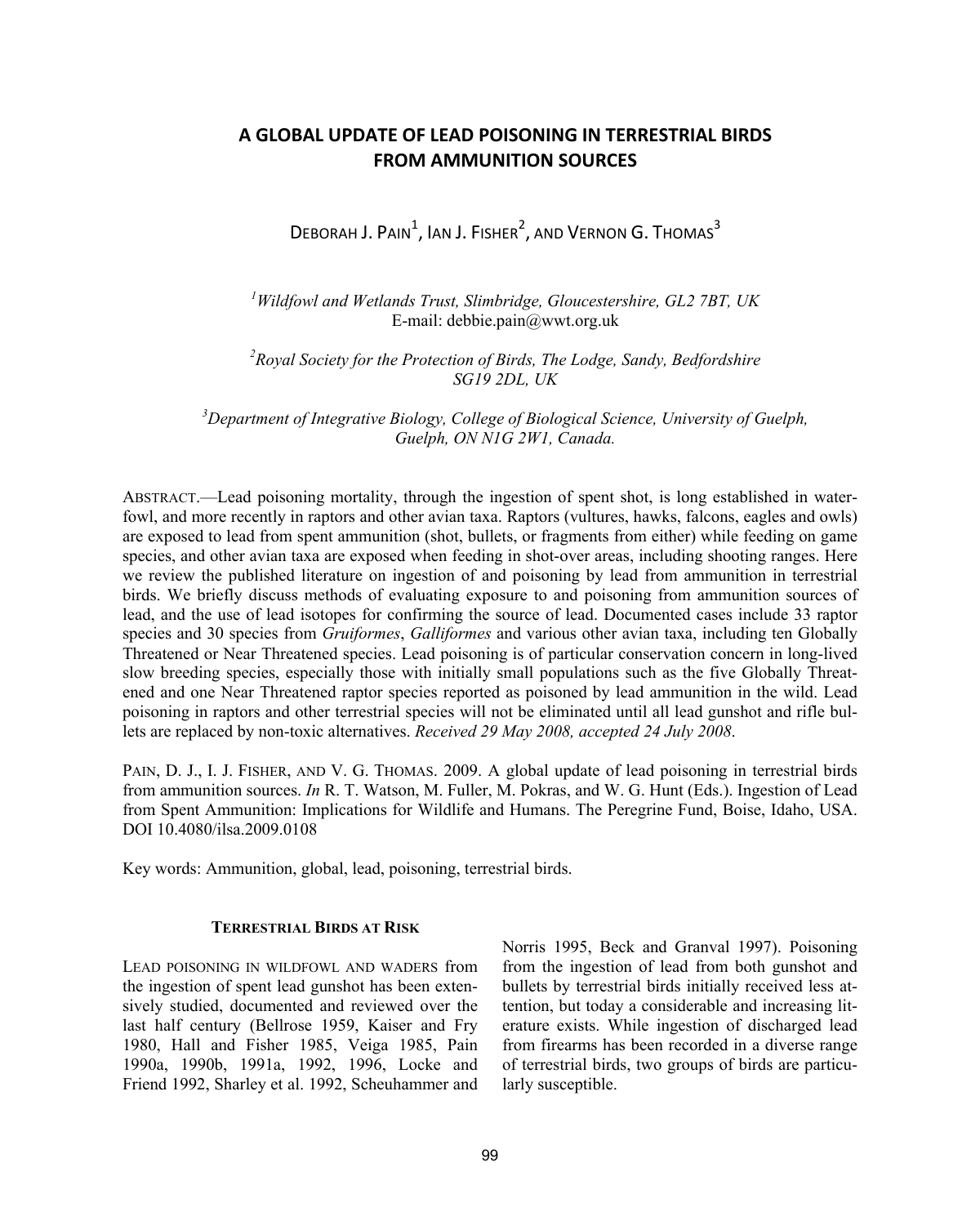One group includes birds that are exposed in a similar way to wildfowl and waders, while feeding in any shot over areas where spent lead is deposited. Such areas include upland and lowland game shooting areas, shooting ranges including clay-pigeon shoots, and areas where species such as squirrels and other rodents are shot as pests. Exposure is likely to be higher in species that, like wildfowl, deliberately ingest grit to help break down food and/or ingest food items similar in appearance to lead shot (such as seeds) and may therefore mistakenly ingest lead. Many species fall into this category, but species are predominantly *Gruiformes* and *Galliformes* (Table 1). The second group at risk comprise species that ingest lead from bullets or shot while preying upon or scavenging game or other species of mammals or birds (such as 'pest' species, e.g., Knopper et al. 2006) that have been shot but survived, or killed but unretrieved. Species at risk are predominantly raptors, herein defined as vultures (New and Old World), hawks, falcons, eagles and owls (Table 1). Here, risk of exposure is likely to be particularly high in species that feed more frequently on hunter-shot quarry and have a propensity to scavenge. Species are also more likely to be exposed if there is intensive hunting within their foraging range (e.g. Mateo et al. 1998a, Wayland and Bollinger 1999) and during the hunting season (Elliott et al. 1992, Pain et al. 1997).

One of the earliest reports of lead poisoning from lead shot ingestion in a non-wildfowl species involved a Ring-necked Pheasant (*Phasianus colchicus*) in the UK (Calvert 1876), and a recent study from British shooting estates found an overall shot ingestion rate of 3%, with correspondingly elevated bone lead levels (Butler et al. 2005). Evidence for lead poisoning in this species therefore spans 125 years. Species of *Galliformes* and *Gruiformes* have been reported to have ingested shot and/or suffered lead poisoning through exposure to lead shot in a wide range of countries across Europe, and North America (Table 1).

In areas where lead ammunition is used, all raptors that feed on game or other hunted species are potentially at risk from lead poisoning. Species that take live prey, such as the Goshawk (*Accipiter gentilis*), are exposed through ingesting animals that have been shot but survived carrying shot in their

flesh. In some cases exposure rates can be high, e.g., 25% and 36% of first year and adult livetrapped Pink-footed Geese (*Anser brachyrhynchus*) carried shot (Noer and Madsen 1996). However, species that scavenge, or both hunt and scavenge, are likely to be at particular risk from lead ingestion through feeding on injured or hunter-killed but unretrieved prey. Season and local hunting intensity play an important part in determining the level of dietary lead exposure (Pain et al. 1993, Mateo 1998a). For example, of Bald Eagles (*Haliaeetus leucocephalus*) found sick, injured or dead with significantly elevated lead exposure in British Columbia, the greatest number were found between January and March when they were feeding heavily on wintering waterfowl (Elliott et al. 1992). The prevalence of Bald Eagles with elevated lead exposure was found to be higher in areas of high waterfowl hunting intensity than areas with low hunting intensity (Wayland and Bollinger 1999). Similarly, Pain et al. (1997) found a significantly higher prevalence of elevated blood lead concentrations in Marsh Harriers (*Circus aeruginosus*) in France during than outside the hunting season.

Raptors are at risk both from prey killed with shotguns, such as wildfowl, rabbits and rodents, and with rifles, such as deer and other large game. The prevalence of exposure to lead from bullets is likely to be higher in larger raptors, and poisoning from bullet fragments has been reported in wild Bald Eagles, Golden Eagles (*Aquila chrysaetos*), Steller's Sea Eagles (*Haliaeetus pelagicus*), White-tailed Eagles (*H. albicilla*), and California Condors (*Gymnogyps californianus*) (Table 1).

Both captive and supplementary-fed wild birds may also be at risk if food includes animals that have been killed with lead ammunition, even when shot and bullets have been removed (e.g., Pain et al. 2007). Until recently, the extent to which lead shot and bullets fragment while passing through the tissues of prey was not realised. However, radiographs have shown that both shot and bullets undergo considerable fragmentation and fragments may be both distant from the wound canal, and too small to be visually detected (e.g., Pain et al. 2007). Many authors have now shown that feeding on species killed by lead gunshot or bullets can present a significant risk to scavengers, whether or not they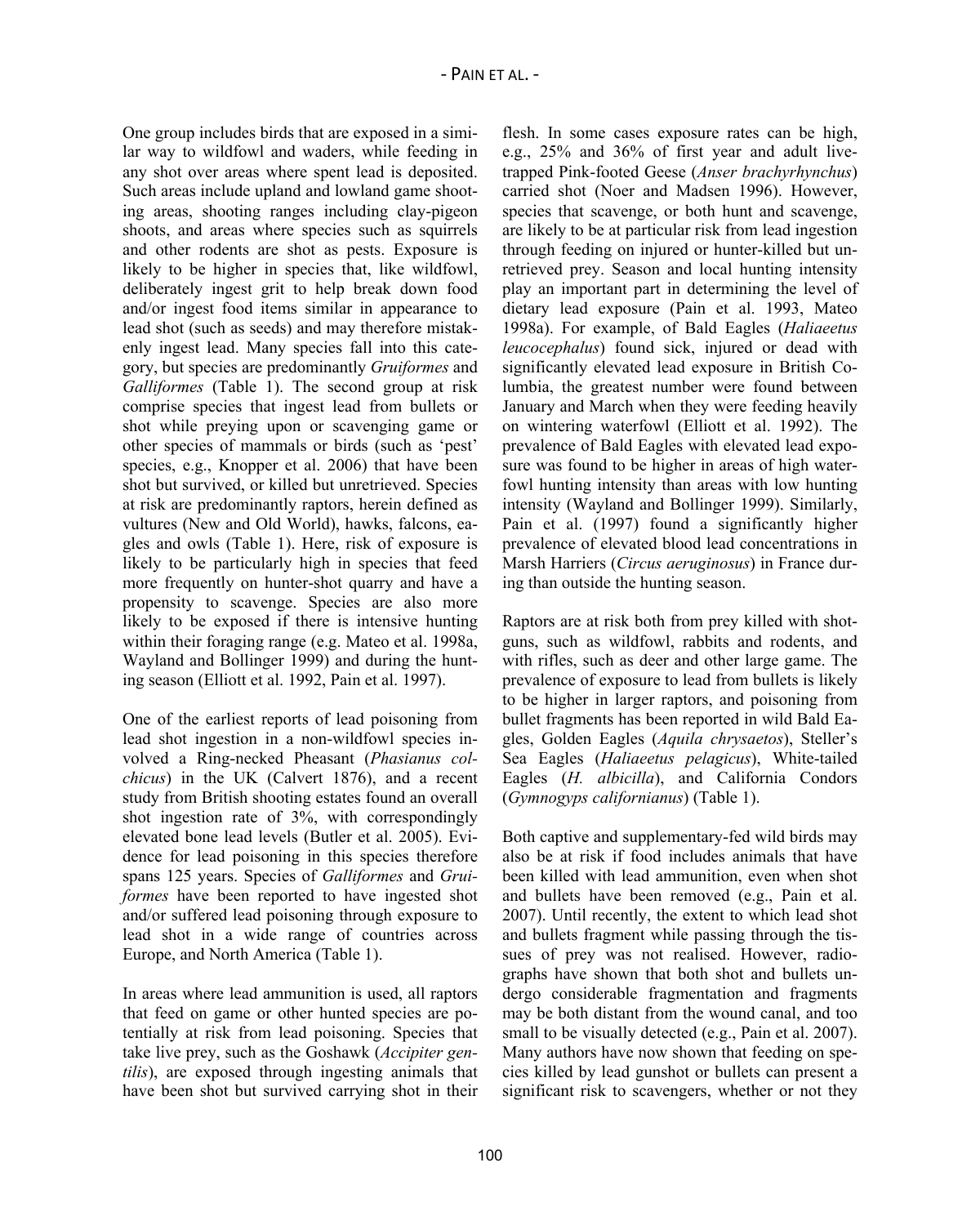are exposed to whole shot or bullets (Scheuhammer et al. 1998, Sergeyev and Shulyatieva 2005, Hunt et al. 2006, Knopper et al. 2006, Pain et al. 2007). For example, Scheuhammer et al. (1998) found that 11% (92 of 827) of pectoral muscle pools from hunter-killed game (predominantly waterfowl) had elevated lead concentrations, in excess of 0.5  $\mu$ g g<sup>-1</sup> ww (mean of  $12 \pm 38$  µg g<sup>-1</sup>ww). While no lead could be detected visibly in the samples, radiography showed tiny embedded metal fragments.

## **EXPOSURE TO LEAD GUNSHOT AND BULLETS**

Lead exposure is usually measured through the presence of lead shot or lead fragments in pellets regurgitated by raptors (e.g., Platt 1976, Pain et al. 1997, 2007), or the presence of shot, bullets or fragments in the alimentary tracts of birds postmortem (e.g. Church et al. 2006 and numerous authors in Table 1).

The regurgitation of ingested shot in pellets illustrates that not all exposure to lead need be fatal, and regurgitation will undoubtedly reduce the amount of lead absorbed and the level of poisoning in raptors. However, repeated exposure and regurgitation of lead shot can result in poisoning (Pattee et al. 1981). In areas of high exposure, the likelihood of picking up shot (and of repeated exposure) increases. For example, as Bald Eagles and their waterfowl prey become concentrated in smaller areas, the likelihood of eagles picking up shot increases (Pattee and Hennes 1983). Consequently, exposure measured through the presence of shot in regurgitated pellets is likely to give a good indication of the likelihood of a species to become poisoned. Pain et al. (1997) found that the incidence of shot in regurgitated Marsh Harrier pellets dropped from up to 25% during the hunting season to just 1.4% after, in parallel with a significant reduction in blood lead concentrations in the birds outside the hunting season. Other studies have similarly found both the presence of lead shot in regurgitated pellets and evidence of poisoning and mortality from lead in wild birds (e.g., Red Kites [*Milvus milvus*] in the UK, Pain et al. 2007).

The presence of lead particles in the alimentary tracts of birds at post mortem is a widely used indicator of exposure, and both the number of lead shot or fragments found and the degree of abrasion or dissolution may provide supplementary evidence to help in the diagnosis of lead poisoning. Occasionally, large numbers of shot are ingested, and in Spain, where Golden Eagles have been found with lead toxicosis from shot ingestion, one bird had 40 pellets in its proventriculus (Cerradelo et al. 1992).

It is possible that birds that have not ingested lead from ammunition but carry shot-in lead in their tissues may also have elevated blood lead concentrations, as has been found in humans that have been shot with lead bullets (McQuirter et al. 2004), although these are likely to be far lower than in birds that have ingested lead fragments.

# **EVALUATING LEAD POISONING**

Lead is not an essential element, and is a nonspecific poison affecting all body systems. Lead poisoned birds often exhibit a distended proventriculus, green watery faeces, weight loss, anaemia and drooping posture, among other signs (Redig et al. 1980, Reiser and Temple 1981, Franson et al. 1983, Custer et al. 1984, Sanderson and Bellrose 1986, Friend 1987, Mateo 1998b). Lead affects the nervous system, kidneys and the circulatory system, resulting in a range of sub-lethal physiological, biochemical and behavioural changes (Scheuhammer 1987). There is no true 'no-effect' threshold level for lead; for example even at extremely low concentrations lead depresses the activity of the blood enzyme delta aminolevulinic acid, essential for haemoglobin production (Grasman and Scanlon 1995, Redig et al. 1991).

Once ingested, lead ammunition or fragments are readily dissolved in the acidic conditions in the intestine, and in birds that ingest grit to aid digestion (e.g., some *Gruiformes* and *Galliformes*) abrasion of the lead may accelerate this process. Directly following absorption the highest lead concentrations tend to be found in the blood, from which lead is transported around the body and deposited in soft tissue and bone. Blood lead generally has a half-life of around two weeks in birds (e.g., 14 days in the California Condor, Fry et al. 2009 this volume), whereas liver and kidney tissues generally retain elevated lead concentrations for weeks to several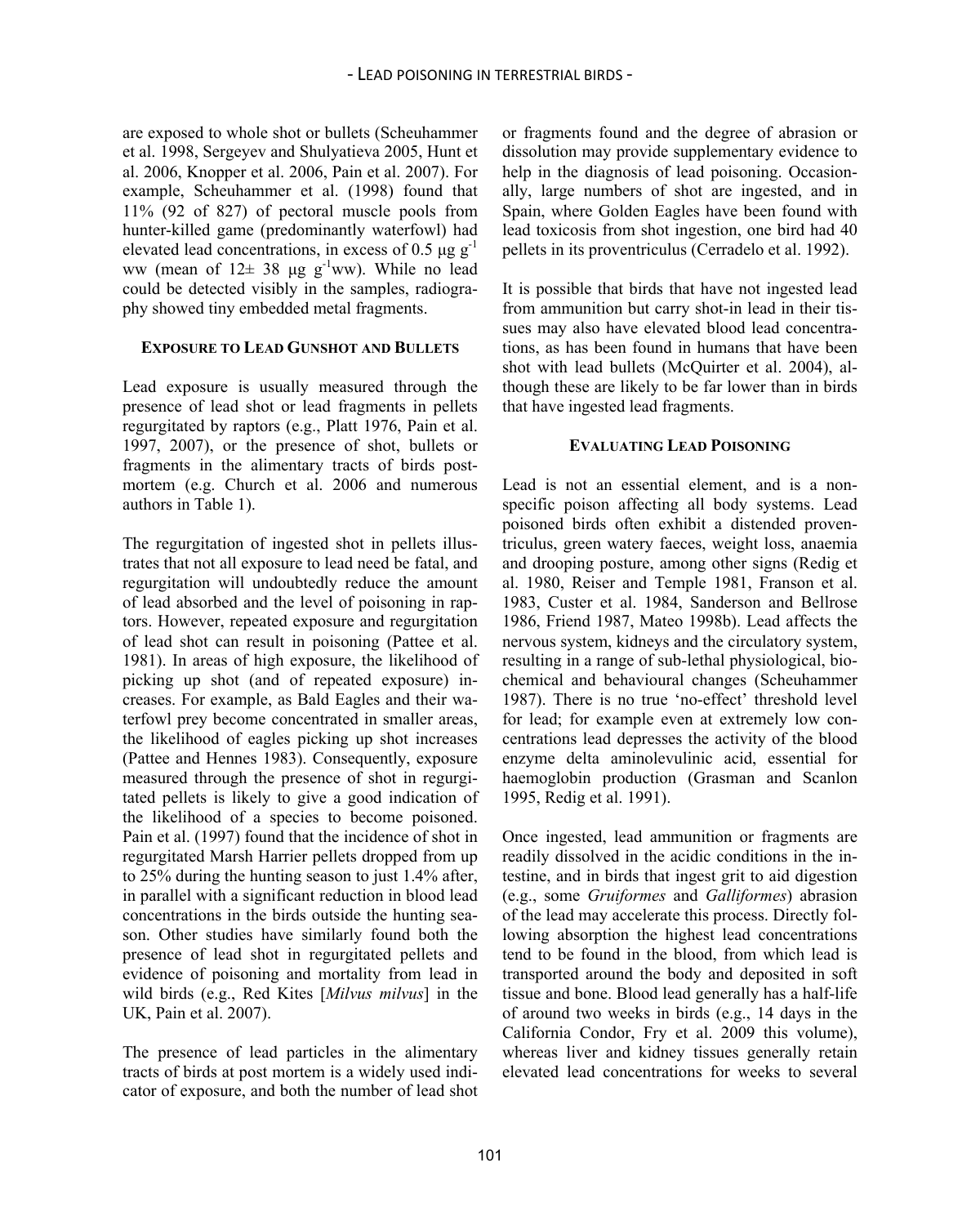| <b>Species</b>                                   |    | <b>Status Evidence</b>        | <b>Countries</b>    | References                                                                                                    |  |
|--------------------------------------------------|----|-------------------------------|---------------------|---------------------------------------------------------------------------------------------------------------|--|
| Common Raven<br>(Corvus corax)                   | LC | Poisoning                     | USA                 | Craighead and Bedrosian 2008                                                                                  |  |
| Chukar<br>(Alectoris chukar)                     | LC | Ingestion                     | <b>USA</b>          | Hanspeter and Kerry 2003                                                                                      |  |
| <b>Grey Partridge</b><br>(Perdix perdix)         | LC | Ingestion<br>and<br>Poisoning | Denmark, UK         | Clausen and Wolstrup 1979, Keymer and Stebbings<br>1987, Potts, 2005                                          |  |
| Common Pheasant<br>(Phasianus colchicus)         | LC | Ingestion<br>and<br>Poisoning | Denmark, UK,<br>USA | Calvert 1876, Elder 1955, Clausen and Wolstrup 1979,<br>NWHL 1985, Dutton and Bolen 2000, Butler et al. 2005. |  |
| <b>Wild Turkey</b><br>(Meleagris gallopavo)      | LC | Ingestion                     | <b>USA</b>          | Stone and Butkas 1978                                                                                         |  |
| <b>Scaled Quail</b><br>(Callipepla squamata)     | LC | Ingestion                     | USA                 | Campbell 1950                                                                                                 |  |
| Northern Bobwhite Quail<br>(Colinus virginianus) | ΝT | Ingestion                     | USA                 | Stoddard 1931, Keel et al. 2002                                                                               |  |
| <b>Great Horned Owl</b><br>(Bubo virginianus)    | LC | Poisoning                     | Canada              | Clark and Scheuhammer 2003                                                                                    |  |
| Eurasian Eagle Owl<br>(B.~bubo)                  | LC | Poisoning                     | Spain               | Mateo et al. 2003                                                                                             |  |
| Snowy Owl<br>(Nyctea scandiaca)                  | LC | Poisoning                     | Captive             | MacDonald et al. 1983                                                                                         |  |
| Long-eared Owl<br>(Asio otus)                    | LC | Poisoning                     | Spain               | Brinzal 1996                                                                                                  |  |
| Rock Pigeon<br>(Columba livia)                   | LC | Ingestion                     |                     | USA, Belgium Dement et al. 1987, Tavernier et al. 2004                                                        |  |
| Common Wood-pigeon<br>(C. palumbus)              | LC | Poisoning                     | Denmark             | Clausen and Wolstrup 1979                                                                                     |  |
| <b>Mourning Dove</b><br>(Zenaida macroura)       | LC | Ingestion                     | <b>USA</b>          | Locke and Bagley 1967, Lewis and Legler 1968, Best et<br>al. 1992, Schulz et al. 2002                         |  |
| Sandhill Crane<br>(Grus canadensis)              | LC | Ingestion                     | USA                 | Windingstad et al. 1984, NWHL 1985                                                                            |  |
| <b>Whooping Crane</b><br>(G. americana)          | EN | Poisoning                     | USA                 | Hall and Fisher 1985                                                                                          |  |
| Clapper Rail<br>(Rallus longirostris)            | LC | Ingestion                     | <b>USA</b>          | Jones 1939                                                                                                    |  |
| King Rail<br>(R. elegans)                        | LC | Ingestion                     | USA                 | Jones 1939                                                                                                    |  |
| Virginia Rail<br>(R. limicola)                   | LC | Ingestion                     | USA                 | <b>Jones 1939</b>                                                                                             |  |
| Sora<br>(Porzana carolina)                       | LC | Poisoning                     | <b>USA</b>          | Jones 1939, Artman and Martin 1975, Stendell et al.<br>1980                                                   |  |
| Common Moorhen<br>(Gallinula chloropus)          | LC | Ingestion                     | Europe, USA         | Jones 1939, Locke and Friend 1992                                                                             |  |
| Common Coot<br>(Fulica atra)                     | LC | Ingestion                     | France              | Pain 1990a                                                                                                    |  |
| American Coot<br>(F. americana)                  | LC | Ingestion                     | <b>USA</b>          | Jones 1939                                                                                                    |  |

**Table 1.** Lead shot ingestion and poisoning.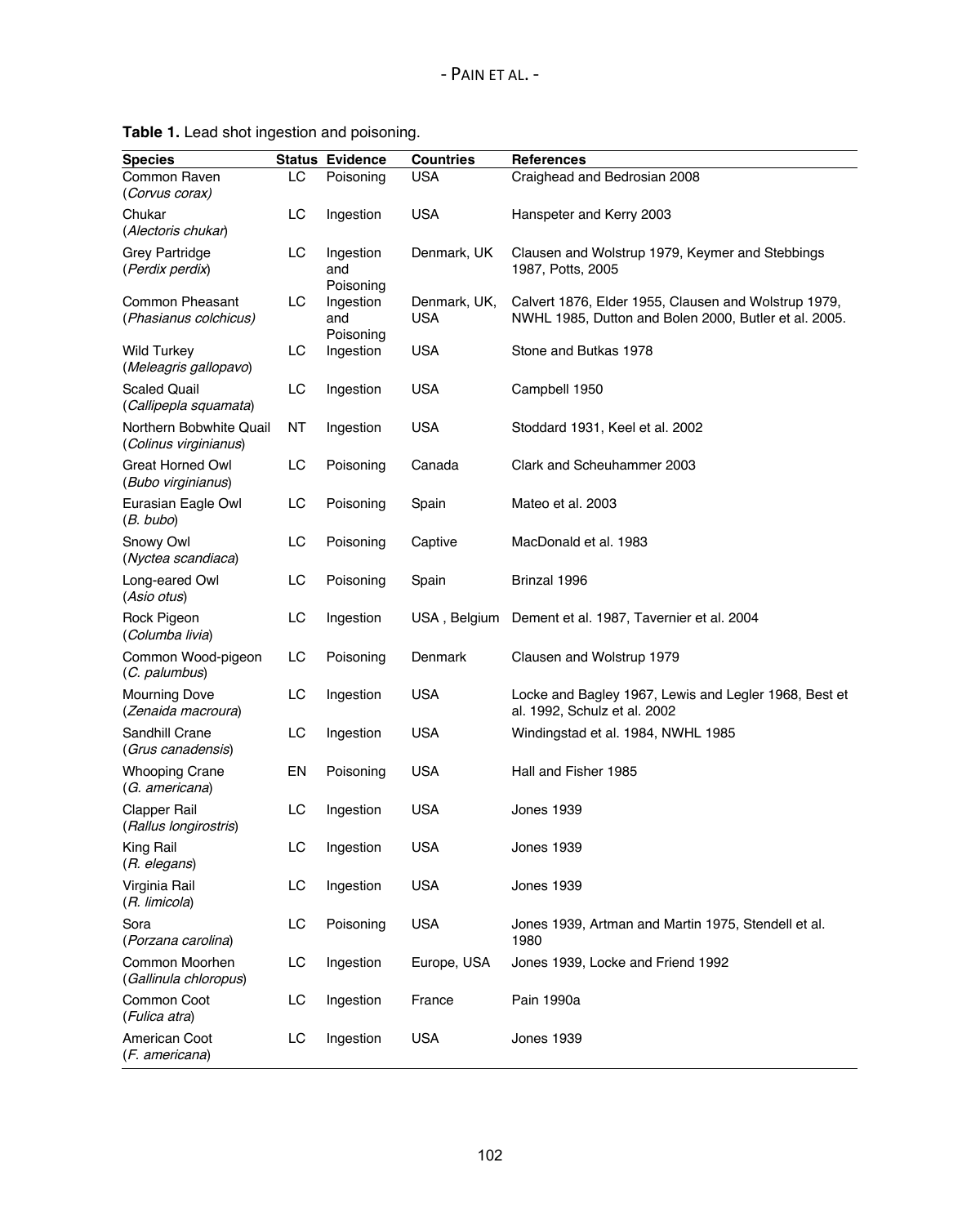| <b>Species</b>                                     |    | <b>Status Evidence</b>              | <b>Countries</b>                               | <b>References</b>                                                                                                                                                                                                                                                                                                                                                           |  |
|----------------------------------------------------|----|-------------------------------------|------------------------------------------------|-----------------------------------------------------------------------------------------------------------------------------------------------------------------------------------------------------------------------------------------------------------------------------------------------------------------------------------------------------------------------------|--|
| American Woodcock<br>(Scolopax minor)              | LC | Ingestion                           | Canada                                         | Scheuhammer et al. 1999, 2003                                                                                                                                                                                                                                                                                                                                               |  |
| <b>Ruffed Grouse</b><br>(Bonasa umbellus)          |    | Ingestion                           | Canada                                         | Rodrigue et al. 2005                                                                                                                                                                                                                                                                                                                                                        |  |
| California Gull<br>(Larus californicus)            | LC | Ingestion                           | <b>USA</b>                                     | Quortrup and Shillinger 1941                                                                                                                                                                                                                                                                                                                                                |  |
| Glaucous-winged Gull<br>(L. glaucescens)           | LС | Ingestion                           | <b>USA</b>                                     | <b>NWHL 1985</b>                                                                                                                                                                                                                                                                                                                                                            |  |
| <b>Herring Gull</b><br>(L. argentatus)             | LC | Ingestion                           | <b>USA</b>                                     | <b>NWHL 1985</b>                                                                                                                                                                                                                                                                                                                                                            |  |
| European Honey-<br>buzzard (Pernis<br>apivorus)    | LC | Unknown<br>(ingestion or<br>shot)   | Netherlands                                    | Lumeiji et al. 1985                                                                                                                                                                                                                                                                                                                                                         |  |
| <b>Red Kite</b><br>(Milvus milvus)                 | LC | Ingestion or<br>poisoning           | Germany,<br>Spain, UK,<br>Captive              | Mateo 1998a, Mateo et al. 2001, 2003, Pain et al. 1997,<br>Kenntner et al. 2005                                                                                                                                                                                                                                                                                             |  |
| <b>Bald Eagle</b><br>(Haliaeetus<br>leucocephalus) | LC | Poisoning,<br>shot and bul-<br>lets | Canada, USA                                    | Platt 1976, Jacobson et al. 1977, Kaiser et al. 1980, Pat-<br>tee and Hennes 1983, Reichel et al. 1984, Frenzel and<br>Anthony 1989, Craig et al. 1990, Langelier et al. 1991,<br>Elliott et al. 1992, Gill and Langelier 1994, Scheuhammer<br>and Norris 1996, Wayland and Bollinger 1999, Miller et<br>al. 2000, 2001, Clark and Scheuhammer 2003, Wayland<br>et al. 2003 |  |
| Steller's Sea-eagle<br>(H. pelagicus)              | VU | Poisoning,<br>bullets               | Japan                                          | Kim et al. 1999, Iwata et al. 2000, Kurosawa 2000                                                                                                                                                                                                                                                                                                                           |  |
| White-rumped Vulture<br>(Gyps bengalensis)         | СR | Poisoning<br>(origin un-<br>known)  | Pakistan                                       | Oaks et al. 2004                                                                                                                                                                                                                                                                                                                                                            |  |
| Eurasian Griffon<br>$(G.$ fulvus $)$               | LC | Poisoning                           | Spain                                          | Mateo et al. 1997, Guitart 1998, Mateo et al. 2003,<br>Garcia-Fernandez et al. 2005                                                                                                                                                                                                                                                                                         |  |
| Egyptian Vulture<br>(Neophron percnop-<br>terus)   | EN | Poisoning                           | Canary Is-<br>lands; Iberian<br>peninsula      | Donazar et al. 2002, Rodriguez-Ramos et al. 2009, this<br>volume                                                                                                                                                                                                                                                                                                            |  |
| Cinereous Vulture<br>(Aegypius monachus)           | ΝT | Poisoning                           | Spain                                          | Hernandez and Margalida 2008                                                                                                                                                                                                                                                                                                                                                |  |
| Eastern Marsh-harrier<br>(Circus spilonotus)       |    | Ingestion                           | Japan                                          | Hirano et al. 2004                                                                                                                                                                                                                                                                                                                                                          |  |
| Western Marsh-harrier<br>(Circus aeruginosus)      | LC | Poisoning                           | France, Ger-<br>many, Spain                    | Pain et al. 1993, 1997, Mateo et al., 1999, Kenntner et al.<br>2005                                                                                                                                                                                                                                                                                                         |  |
| Northern Harrier<br>(C. cyaneus)                   | LC | Ingestion                           | Canada, USA                                    | Martin and Barrett 2001, Martin et al. 2003                                                                                                                                                                                                                                                                                                                                 |  |
| Eurasian Sparrowhawk<br>(Accipiter nisus)          | LC | Ingestion                           | France, Cap-<br>tive                           | MacDonald et al. 1983, Pain and Amiard-Triquet 1993                                                                                                                                                                                                                                                                                                                         |  |
| Sharp-shinned Hawk<br>(A. striatus)                | LC | Ingestion                           | Canada, USA                                    | Martin and Barrett 2001                                                                                                                                                                                                                                                                                                                                                     |  |
| Cooper's Hawk<br>(A. cooperii)                     | LC | Ingestion                           | Canada, USA                                    | Snyder et al. 1973, Martin and Barrett 2001                                                                                                                                                                                                                                                                                                                                 |  |
| Northern Goshawk<br>(A. gentilis)                  | LC | Poisoning                           | Canada,<br>France,<br>Germany,<br>USA, Captive | Stehle 1980, Pain and Amiard-Triquet 1993, Martin and<br>Barrett 2001, Kenntner et al. 2003, 2005                                                                                                                                                                                                                                                                           |  |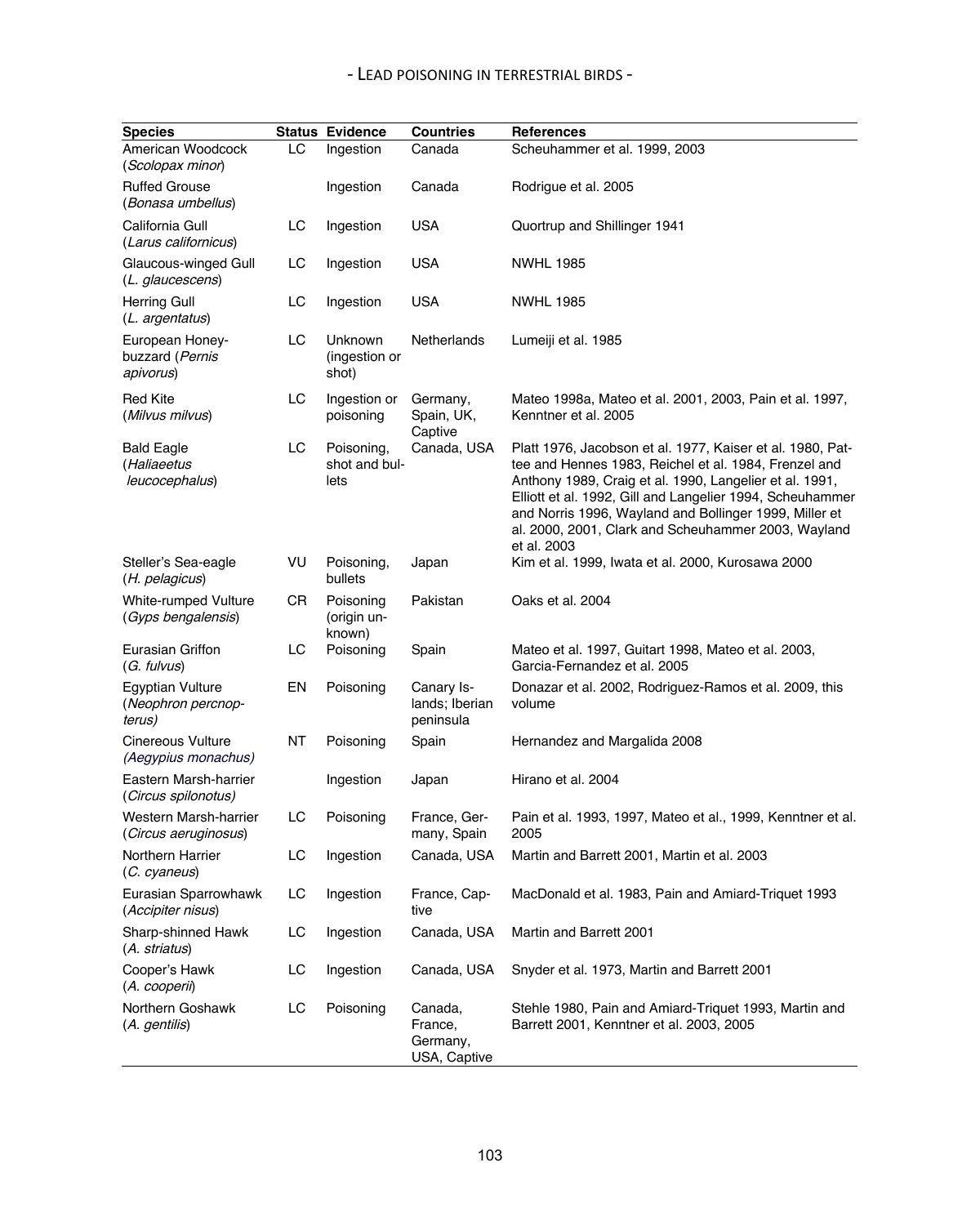| <b>Species</b>                                      |           | <b>Status Evidence</b>                                  | <b>Countries</b>                                    | References                                                                                                                                                                                                                                             |  |
|-----------------------------------------------------|-----------|---------------------------------------------------------|-----------------------------------------------------|--------------------------------------------------------------------------------------------------------------------------------------------------------------------------------------------------------------------------------------------------------|--|
| Red-tailed Hawk<br>(Buteo jamaicensis)              | LC        | Poisoning                                               | Canada, USA                                         | Franson et al. 1996, Martin and Barrett 2001, Clark and<br>Scheuhammer 2003, Martina et al. 2008                                                                                                                                                       |  |
| Common Buzzard<br>(B. buteo)                        | LC        | Poisoning                                               | France,<br>Germany; UK,<br>Italy, Captive           | Stehle 1980, MacDonald et al. 1983, Pain and Amiard-<br>Triquet 1993, Pain et al. 1995, Kenntner et al. 2005,<br>Battaglia et al. 2005                                                                                                                 |  |
| Rough-legged Buzzard<br>(B. lagopus)                | LC        | Poisoning                                               | USA                                                 | Locke and Friend 1992                                                                                                                                                                                                                                  |  |
| Spanish Imperial Eagle<br>(Aquila adalberti)        | VU        | Poisoning                                               | Spain                                               | González and Hiraldo 1988, Hernández 1995, Mateo<br>1998a, Mateo et al. 2001, Pain et al. 2004                                                                                                                                                         |  |
| Golden Eagle<br>(A. chrysaetos)                     | LC        | Poisoning                                               | Canada,<br>Germany,<br>Spain, Switzer-<br>land, USA | Bloom et al. 1989, Craig et al. 1990, Pattee et al. 1990,<br>Cerradelo et al. 1992, Bezzel and Fünfstück 1995,<br>Scheuhammer and Norris 1996, Wayland and Bollinger<br>1999, Clark and Scheuhammer 2003, Wayland et al.<br>2003, Kenntner et al. 2007 |  |
| <b>White-tailed Eagle</b><br>(Haliaeetus albicilla) | LC        | Ingestion<br>and Poison-<br>$ing - shot$<br>and bullets | land; Austria,<br>Germany, Ja-<br>pan, Finland      | Greenland, Po- Falandysz et al. 1988, Kim et al. 1999, Iwata et al. 2000,<br>Kurosawa 2000, Kenntner et al. 2001, 2004, 2005, Krone<br>et al. 2004, 2006, Kalisinska et al. 2006                                                                       |  |
| American Kestrel<br>(Falco sparverius)              | LC        | Ingestion                                               | Canada, USA                                         | Martin and Barrett 2001                                                                                                                                                                                                                                |  |
| Laggar Falcon<br>$(F.$ jugger $)$                   | <b>NT</b> | Poisoning                                               | Captive                                             | MacDonald et al. 1983                                                                                                                                                                                                                                  |  |
| Prairie Falcon<br>(F. mexicanus)                    | LC        | Poisoning                                               | Captive                                             | Benson et al. 1974, Stehle 1980                                                                                                                                                                                                                        |  |
| Peregrine Falcon<br>(F. peregrinus)                 | LC        | Poisoning                                               | UK, Captive                                         | MacDonald et al. 1983, Pain et al. 1995                                                                                                                                                                                                                |  |
| <b>Turkey Vulture</b><br>(Cathartes aura)           | LC        | Ingestion                                               | Canada, USA                                         | Wiemeyer et al. 1986, Martin et al. 2003, Martina et al.<br>2008                                                                                                                                                                                       |  |
| California Condor<br>(Gymnogyps<br>californianus)   | <b>CR</b> | Poisoning,<br>bullets                                   | <b>USA</b>                                          | Wiemeyer et al. 1983, 1986, 1988, Janssen et al. 1986,<br>Bloom et al. 1989, Pattee et al. 1990, Meretsky et al.<br>2000, Snyder and Snyder 2000                                                                                                       |  |
| Andean Condor<br>(Vultur gryphus)                   | ΝT        | Poisoning                                               | Captive                                             | Locke et al. 1969                                                                                                                                                                                                                                      |  |
| King Vulture<br>(Sarcorhampus papa)                 | LC        | Poisoning                                               | Captive                                             | Decker et al. 1979                                                                                                                                                                                                                                     |  |
| White-throated Sparrow<br>(Zonotrichia albicollis)  | LC        | Ingestion                                               | <b>USA</b>                                          | Vyas et al. 2000                                                                                                                                                                                                                                       |  |
| Dark-eyed Junco<br>(Junco hyemalis)                 | LC        | Ingestion                                               | USA                                                 | Vyas et al. 2000                                                                                                                                                                                                                                       |  |
| Brown-headed Cowbird<br>(Molothrus atar)            | LC        | Ingestion                                               | USA                                                 | Vyas et al. 2000                                                                                                                                                                                                                                       |  |
| Yellow-rumped Warbler<br>(Dendroica coronata)       |           | Poisoning                                               | USA                                                 | Lewis et al. 2001                                                                                                                                                                                                                                      |  |
| <b>Brown Thrasher</b><br>(Toxostoma rufum)          |           | Poisoning                                               | <b>USA</b>                                          | Lewis et al. 2001                                                                                                                                                                                                                                      |  |
| Solitary Vireo<br>(Vireo solitarius)                |           | Poisoning                                               | USA                                                 | Lewis et al. 2001                                                                                                                                                                                                                                      |  |

Countries are given for wild birds; captive birds are simply listed as captive, and were poisoned through shot present in their feed. Conservation status is from BirdLife International (2004) and is coded as: CR—Critically Endangered, EN— Endangered , NT—Near Threatened, LC—Least Concern. Evidence of poisoning indicates tissue lead concentrations indicative of poisoning (e.g., Franson 1996) with the source of poisoning most likely to be lead gunshot and/or diagnosis of lead poisoning in one or more individuals; 'Ingestion' indicates evidence of ingestion of shot usually in the absence of tissue analysis. Rare cases of lead poisoning believed to be from non-ammunition sources are excluded.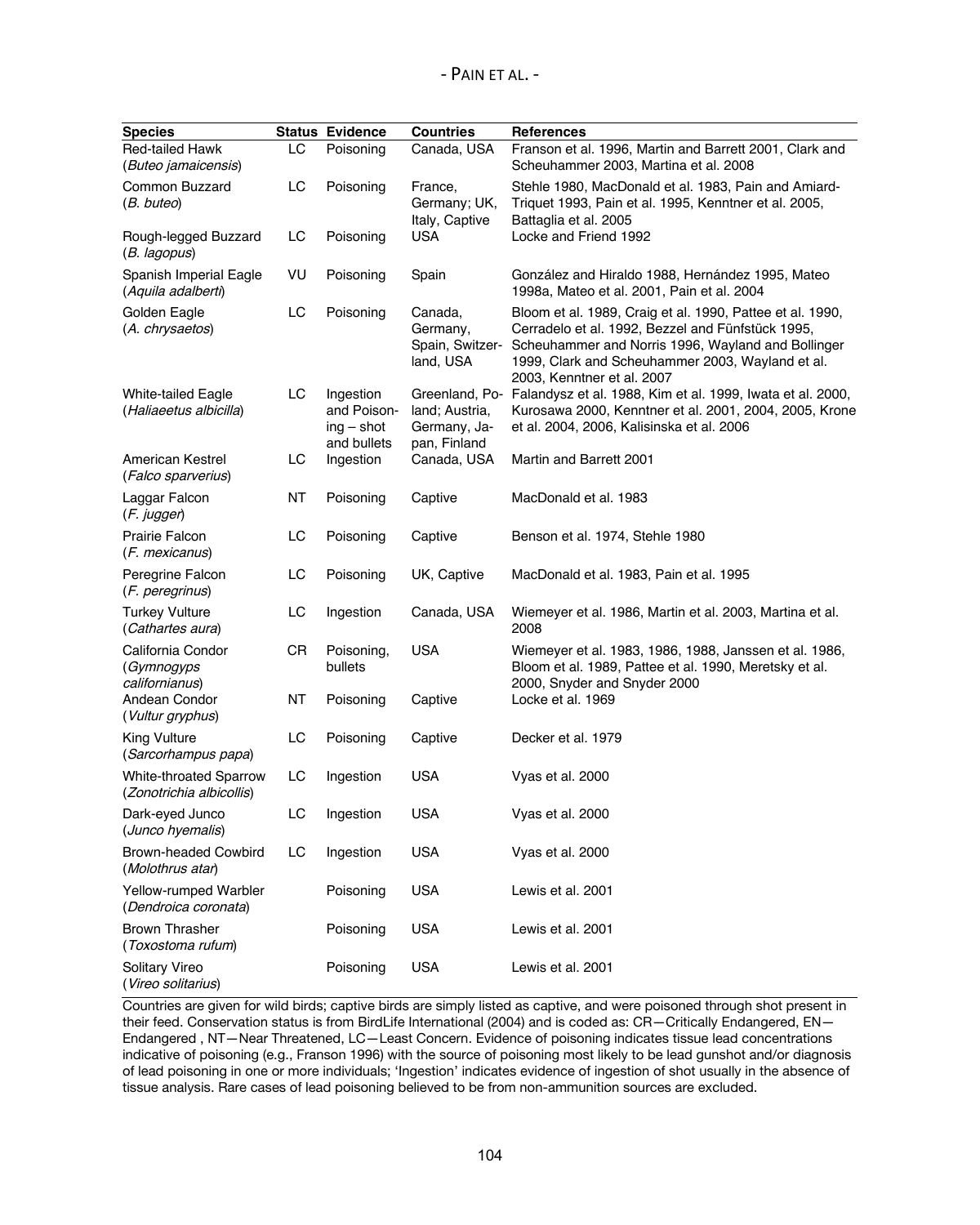|                       | Falconiformes (ppm ww) |         |         |              | Galliformes (ppm ww) |          |  |
|-----------------------|------------------------|---------|---------|--------------|----------------------|----------|--|
|                       | <b>Blood</b>           | Liver   | Kidnev  | <b>Blood</b> | Liver                | Kidnev   |  |
| Sub clinical          | $0.2 - 1.5$            | $2 - 4$ | $2 - 5$ | $0.2 - 3$    | $2 - 6$              | $2 - 20$ |  |
| Toxic                 |                        | >3      | >3      | כ'<          | >6                   | >15      |  |
| Compatible with death | >5                     | >5      | ל<      | >10          | >15                  | >50      |  |

**Table 2.** Guidelines for interpretation of tissue lead concentrations in Falconiformes and Galliformes (ppm ww).

Adapted from Franson (1996)

months following absorption. Once deposited in bone, lead is far less mobile, and bone lead concentrations tend to remain elevated for months to years, reflecting lifetime exposure (Pain 1996). Several authors have suggested guidelines to help interpret tissue lead concentrations in different avian taxa (Franson 1996, Pain 1996, Table 2). Differences in sensitivity exist both among and within taxa (e.g., Table 2, Carpenter et al. 2003), and other factors, such as the duration and level of exposure, may influence the tissue lead concentrations at which effects are observed. There is no simple way of relating tissue lead concentrations to effect. However, the general conclusions on tissue lead levels associated with sub-lethal poisoning, toxicity, and death from lead poisoning that have been drawn from the vast field and experimental data reported in the published literature are useful guidelines (Table 2, Franson 1996).

The definition of 'background' lead concentrations is rather more complex and will differ with the context of the question being asked and the population under study. Natural levels of exposure to lead in the environment no longer exist as lead resulting from anthropogenic emissions is ubiquitous. Concentrations in the environment distant from emission sources are generally described as 'background.' In remote areas most birds would be expected to have  $\leq 2$  and certainly  $\leq 5$  µg/dL blood lead from exposure to background levels. However, populations of scavengers that feed in urban areas or at rubbish dumps may have median population blood lead concentrations far higher than this as they will be exposed to a mix of anthropogenic sources of lead. These higher concentrations could still usefully be defined as 'background for this population' when attempting to distinguish between low level chronic exposure from a mix of general environmental sources, and acute exposure, for example through the ingestion of lead from ammunition.

The diagnosis of lead poisoning is usually based upon clinical signs of poisoning in combination with blood lead concentrations in live birds. In dead birds, diagnosis is based upon tissue (liver or kidney) lead concentrations and clinical signs of poisoning, sometimes, but not necessarily, in combination with evidence of exposure to lead. Clinical signs of poisoning and/or evidence of exposure alone are insufficient to positively diagnose lead poisoning and tissue lead analysis is required. The presence of ingested lead objects in the intestine, while a good indicator, is not diagnostic of poisoning as little absorption may have occurred if objects have been ingested very recently. Similarly, the absence of lead objects in the intestine does not mean that birds have not been lead poisoned, as lead objects may be regurgitated or passed through after considerable absorption has occurred, or may be ground down and/or totally dissolved and absorbed.

Clinical signs are more frequently recorded in cases of chronic poisoning, whereas acutely poisoned birds may die rapidly in apparently good body condition (e.g., Gill and Langelier 1994). Liver and kidney lead concentrations are most useful in lead poisoning diagnosis post-mortem. Bone lead concentrations are less useful as, in cases of acute poisoning, lead poisoned birds may die rapidly with comparatively low bone lead concentrations, and conversely, high bone lead concentrations may result from chronic lifetime exposure in the absence of lead toxicity. Except in cases of acute exposure, bone lead concentrations have been shown to be positively correlated with age in waterfowl populations (Stendell et al. 1979, Clausen et al. 1982).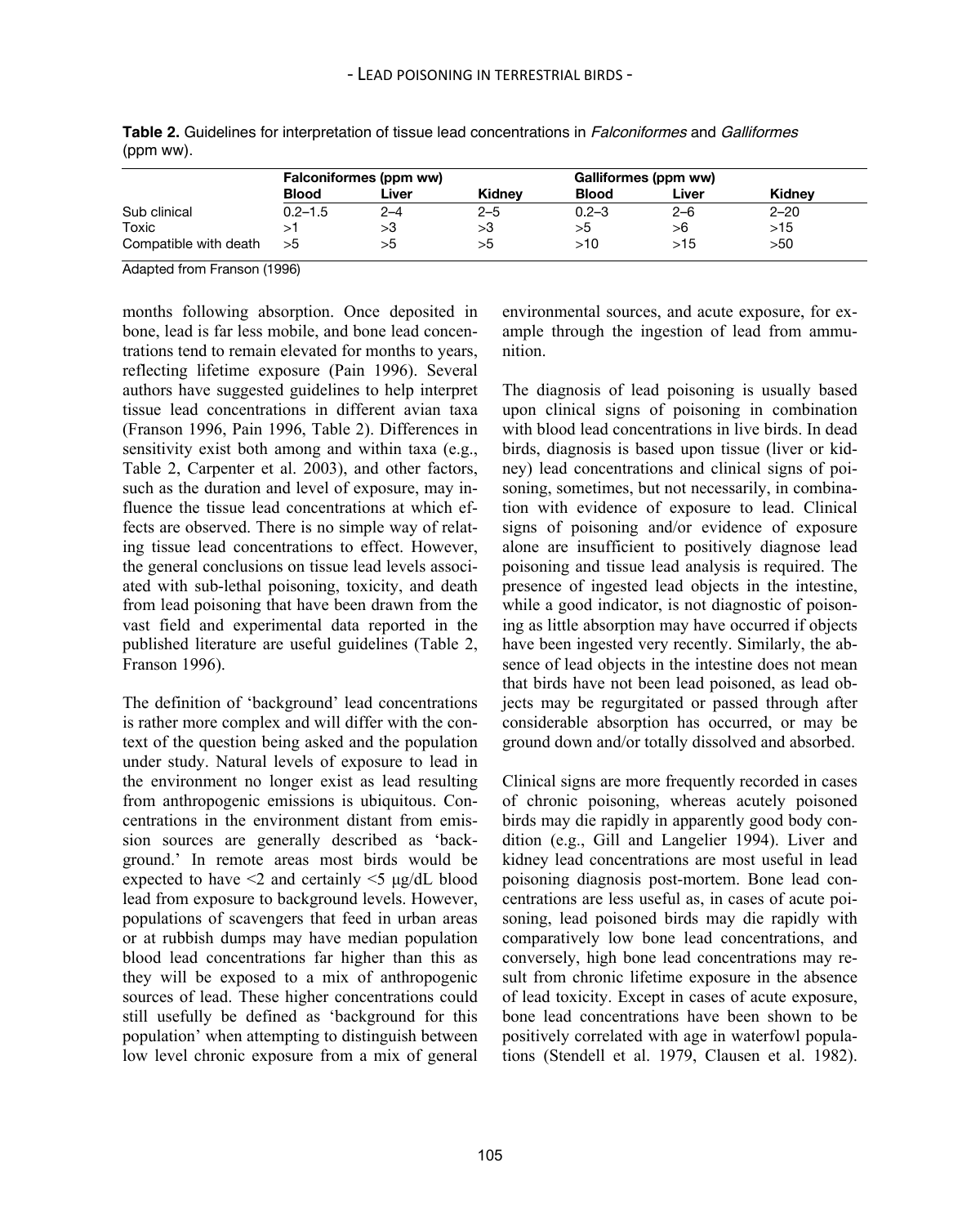#### **IDENTIFYING THE SOURCE OF LEAD**

There are relatively few sources of lead to which exposure is sufficient to result in tissue concentrations indicative of toxicity (Table 2) or to result in mortality. By far the majority of cases in birds result from the ingestion of shot or bullet fragments (Table 1 ), or anglers' lead weights in certain water birds (Scheuhammer and Norris 1995). Rare cases result from point source exposure, e.g., to mine waste (Henny et al. 1991, 1994, Sileo et al. 2001) or industrial pollution (Bull et al. 1983), or the ingestion of lead in paint (Sileo and Fefer 1987). In cases where lead poisoning has been diagnosed and lead shot and/or bullet fragments are found in the bird's intestine, the likely source is self-evident. In most cases where no lead from ammunition is present, knowledge of feeding habits or areas of the species is often sufficient to conclude that lead from ammunition is the likely source.

One additional tool to help identify likely sources of lead contamination is the examination of the distribution of blood or soft tissue lead concentrations in a population of birds. Blood and soft tissue lead concentrations in birds that have simply been exposed to generally distributed anthropogenic lead (e.g., from atmospheric deposition) should follow a relatively normal distribution. Dramatic outliers from this, or distributions particularly skewed to higher lead concentrations, suggest elevated lead ingestion from an additional source in a proportion of birds. Distributions are likely to be normal with a few elevated outliers in birds that infrequently ingest lead ammunition, and heavily skewed to elevated concentrations, with more very elevated outliers in populations that more frequently ingest lead ammunition. Although the examination of population lead distributions is a useful indicator and can provide supporting evidence, and while lead from ammunition is by far the most frequently reported source of exposure, most distributions could potentially result from other forms of exposure, and the examination of tissue lead distributions should simply be used as a tool.

Recently, lead isotopes have been used to help source lead exposure (e.g., Meharg et al. 2002). Ratios of lead isotopes, Pb  $^{206, 207, 208}$ , can vary with the origin of the lead. For example, lead in background

sources such as soil and air may have markedly different isotopic ratios from certain industrial sources, or from lead mined in different geographical regions. The utility of lead isotopes for distinguishing sources of lead contamination in wild birds was illustrated by Scheuhammer and Templeton (1998). They compared isotopic ratios in leadexposed waterfowl and eagles and found them to be similar to those from lead shot pellets, whereas juvenile Herring Gulls (*Larus argentatus*) had isotopic ratios within the range characterising lead from gasoline combustion. Stable lead isotope ratios were used by Martin and Barrett (2001) to determine the source of lead exposure to wildlife on the north shore of Lake Erie. While none of the migrating birds sampled had lead levels indicating lead poisoning, one or more individuals of the following species were found to have levels indicative of sub-lethal lead exposure, with the lead isotope ratios for most of the samples falling within the range of gunshot pellets: American Kestrel (*Falco sparverius*), Sharp-shinned Hawk (*Accipiter striatus*), Cooper's Hawk, Northern Goshawk, Northern Harrier (*Circus cyaneus*), and Red-tailed Hawk (*Buteo jamaicensis*). More recently, Pain et al. (2007) found lead isotope ratios in the livers of Red Kites in the UK to be consistent with ratios in lead pellets, and Church et al. (2006) found that freeflying California Condors with relatively high blood lead concentrations had isotope values consistent with lead from ammunition and distinct from those of pre-release condors with low blood lead concentrations.

In most cases of poisoning from lead ammunition sources, there is sufficient knowledge of the feeding habits of birds, and their proclivity to ingest lead shot and bullet fragments to negate the need for isotopic studies. Isotopic studies may be particularly useful in those rare cases when the source of lead is unclear or where unusual patterns of tissue lead concentrations are found.

#### **CASE STUDIES**

Many lead poisoning studies are based upon knowledge of a species' feeding habits and ranges, the likelihood of shot and bullet fragment ingestion, and tissue lead concentrations, or upon the presence of ingested shot or bullet fragments. While these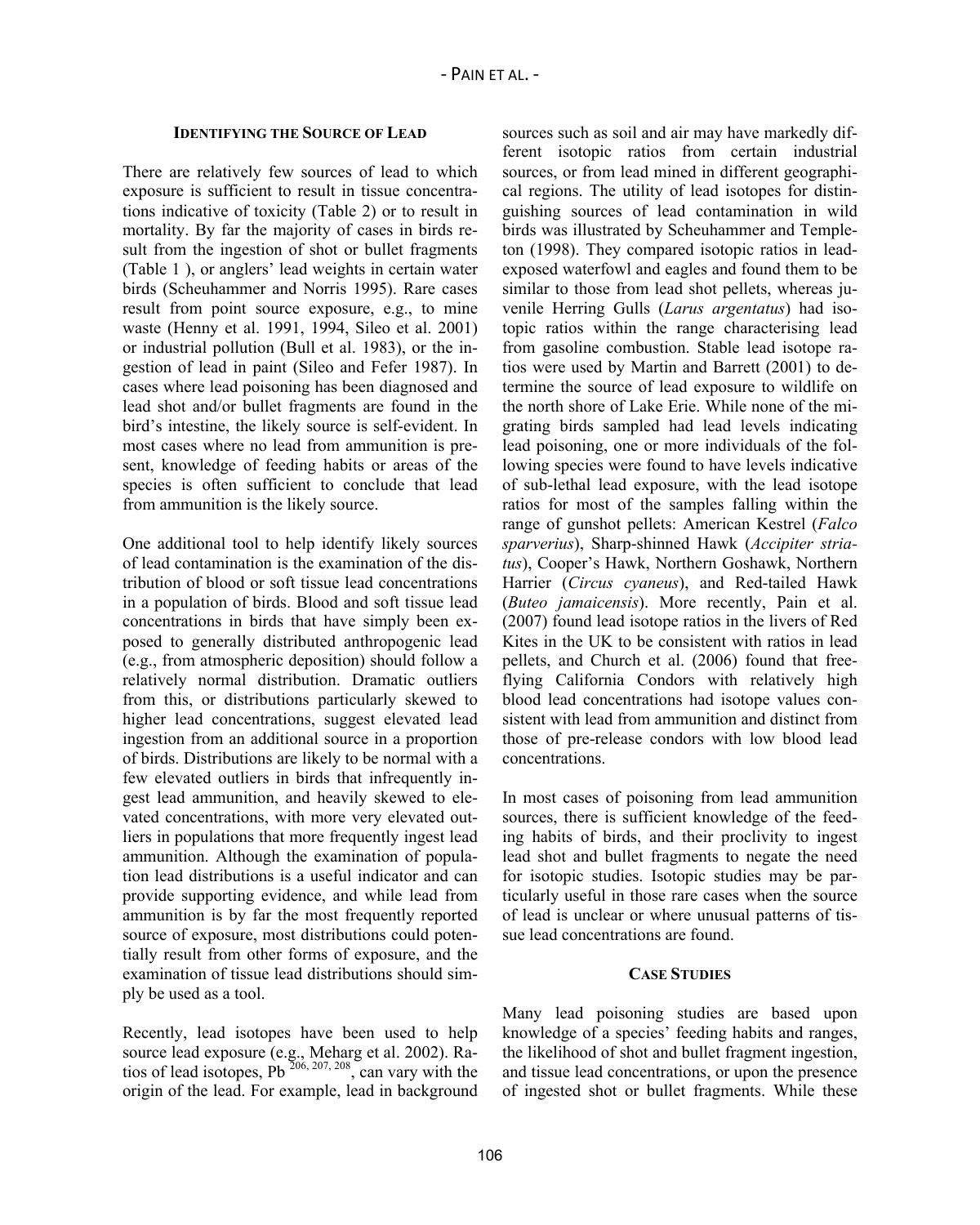factors are generally sufficient to evaluate lead poisoning from ammunition sources, many other studies have included a much wider range of data. A few illustrative examples are outlined here. Evidence for lead poisoning of Marsh Harriers in southern Europe came from (1) knowledge of the propensity of Marsh Harriers to scavenge waterfowl, (2) temporal variation in the proportion of regurgitated pellets containing lead shot, with far higher incidence during the hunting season and, (3) temporal variation in the proportion of birds with elevated blood lead concentrations, with a far higher incidence during than outside the hunting season (Pain et al. 1993, 1997, Mateo et al. 1999). In the UK, evidence for lead shot poisoning of Red Kites included (1) knowledge of propensity to scavenge game and other shot species, (2) the presence of lead gunshot in regurgitated pellets, (3) tissue lead concentrations consistent with lead poisoning mortality at post mortem, and (4) lead isotope values in the tissues of dead birds with elevated lead concentrations consistent with those of lead shot (Pain et al. 1997). By far the most comprehensively studied species is the California Condor, for which evidence for lead poisoning from spent shot and bullets includes all of the above. It includes: post-mortem evidence and/or evidence of ammunition ingestion, moribund birds with clinical signs of lead poisoning and elevated blood lead levels, elevated blood lead levels in free-flying birds, temporal and spatial correlations between big game hunting seasons and areas and elevated lead levels in condors, and lead isotope ratios in the tissues of exposed condors consistent with those of lead shot and bullets (Church et al. 2006 and authors in Table 1). This provides only a small sample of the numerous studies that combine a wide range of evidence of lead poisoning from ammunition sources in individual species.

### **SPECIES AFFECTED BY LEAD POISONING**

Cases of lead shot ingestion and/or poisoning in terrestrial birds are documented in Table 1. This currently includes 33 raptor species and 30 species from *Gruiformes, Galliformes* and various other avian taxa. Twenty-eight raptor species and all species from other taxa were free-flying, and an additional ten raptor species were poisoned accidentally in captivity from lead shot in food carcasses. This was usually hunter-killed rabbits, squirrels and other small mammals, including an example where shot were manually removed from prey, but where small lead fragments likely remained (Locke et al. 1969, Benson et al. 1974, Decker et al. 1979, Jacobsen et al. 1977, Stehle 1980, MacDonald et al. 1983, Pain et al. 1997). While most cases of poisoning are in raptors, *Gruiformes* or *Galliformes*, several species from other taxa have been shown to have ingested shot, including pigeons, doves, gulls, and a range of passerines.

In addition to published cases reviewed for this study, records of many other species poisoned by lead ammunition exist at veterinary schools and similar institutions (M. Pokras pers. comm.).

### **PHYSIOLOGICAL AND POPULATION IMPACTS OF LEAD POISONING**

Lead poisoning through the ingestion of shot and bullet fragments by terrestrial birds causes a wide range of sub-lethal impacts affecting physiology and behaviour, and when exposure is sufficiently high or of sufficient duration results in mortality. Experimental studies in birds have shown that, among other effects, lead can impair blood synthesis, immune function and reproduction (Grandjean 1976, Kendall et al. 1981, Kendall and Scanlon 1981, Veit et al. 1982, Edens and Garlich 1983, Scheuhammer 1987, Grasman and Scanlon 1995, Redig et al. 1991). Consequently, free-living birds exhibiting sub-lethal poisoning will likely be more susceptible to disease, starvation and predation, and an increased probability of death from other causes (Scheuhammer and Norris 1996). Although the extent to which survival is reduced by sub-lethal lead poisoning is difficult to quantify in field studies, it is clearly undesirable in any species.

Mortality from lead poisoning is of greatest concern in long-lived, slow-breeding species, characteristics typical of many raptors, and particularly species with populations that are either naturally small or have been reduced by other factors. Such species are particularly vulnerable to increases in adult mortality, and all age classes can be affected by lead poisoning.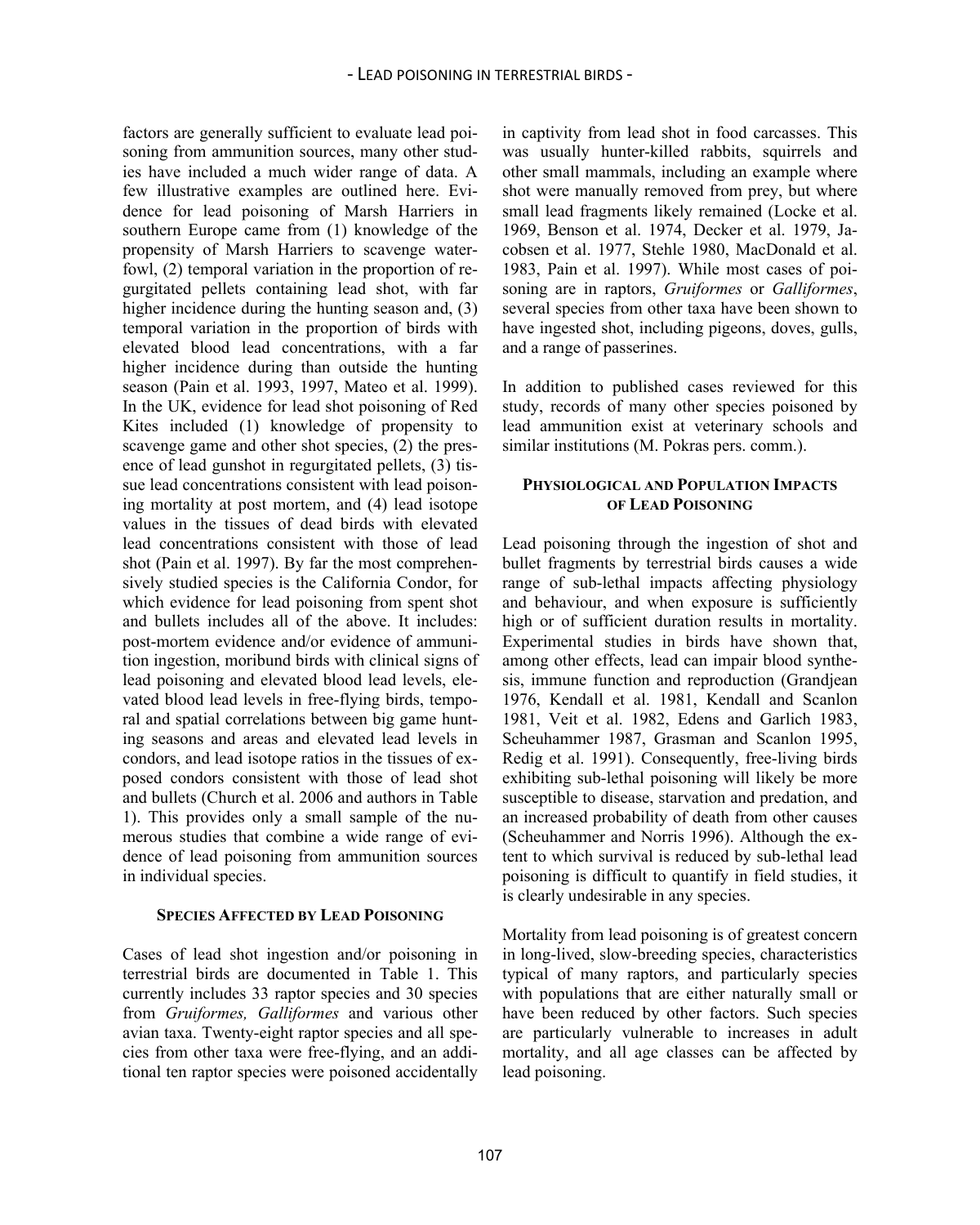Lead poisoning in the Bald Eagle, a species whose population was depressed through losses due to pesticide abuses in the 1950s and 1960s, is well documented (Elliott et al. 1992, Pattee and Hennes 1983, Wayland and Bollinger 1999, Table 1). In Canada and the USA, approximately 10–15% of recorded post-fledging mortality in Bald and Golden Eagles was attributed to the ingestion of lead shot from prey animals (Scheuhammer and Norris 1996). Elliott et al. (1992) found that 14% of 294 sick, injured. or dead Bald Eagles in British Columbia (1988 to 1991) were lead-poisoned and an additional 23% sub-clinically exposed, with the majority of exposure occurring during January to March, when the birds were feeding heavily on wintering wildfowl.

Of particular concern is lead poisoning in globally threatened species. To date, eight globally threatened (Critically Endangered, Endangered or Vulnerable) or Near Threatened (BirdLife International 2008) free-living species have been reported as lead-poisoned (Table 1), of which six are raptors. While there were isolated reports in two cases, the Endangered Whooping Crane (*Grus americana*) and Critically Endangered Oriental White-backed Vulture (*Gyps bengalensis*), multiple reports exist for the other species. In addition, two captive Near Threatened species have been reported with lead poisoning from ammunition sources: Laggar Falcon (*Falco jugger*) and Andean Condor (*Vultur gryphus*). High levels of adult mortality occurred in globally Vulnerable Steller's Sea-eagles and Whitetailed Eagles (Least Concern) in Hokkaido, Japan, until a ban on the use of lead bullets in this area (Kurosawa 2000). Population modelling indicated that in the absence of preventative measures Steller's Sea Eagle populations would decline as a result of lead poisoning, and that populations were most sensitive to changes in adult mortality (Ueta and Masterov 2000). The Vulnerable Spanish Imperial Eagle (*Aquila adelberti*) is an example of a species with a small population, estimated at 200 pairs (BirdLife International 2008) that cannot sustain high, especially adult, mortality (Ferrer 2001, Ferrer et al. 2003). The most significant impacts of lead poisoning on any terrestrial species have been on the Critically Endangered California Condor. Lead poisoning from lead shot and bullet fragments was a major factor in the decline of this species, which became extinct in the wild, and has seriously hampered reintroduction efforts (Meretsky et al. 2000, Cade 2007).

In addition to lead poisoning in globally threatened species, many of the species in Table 1 are of national or regional conservation concern (e.g., Gregory et al. 2002 for the UK).

Not only does lead poisoning cause unnecessary mortality in many terrestrial avian species, and present a significant problem at a population level to a few, it also severely compromises the welfare of large numbers of wild birds, both terrestrial and aquatic. Sainsbury et al. (1995) investigated the scale and severity of welfare issues in wild European birds and mammals. They described the nature and level of harm caused (pain, stress and fear), the duration of effects and numbers of individuals affected, and found lead poisoning through shot ingestion to be among the most significant human activities that severely compromise the welfare of large numbers of animals.

# **REMOVING THE THREAT OF LEAD POISONING IN TERRESTRIAL BIRDS**

Lead poisoning from ammunition affects the populations of several globally threatened species, and hampers the reintroduction of the critically endangered California Condor. In many species it causes mortality or sub-lethal effects which may influence survival. Limited legislative steps have been taken to reduce the threat of lead poisoning to terrestrial birds, including nationwide legislation banning the use of lead shot for all waterfowl hunting in the USA from 1991, aimed at preventing secondary lead toxicosis of the Bald Eagle (Anderson 1992), and a ban on the use of lead bullets for hunting on Hokkaido, Japan, where secondary poisoning affected many Steller's Sea Eagles (Matsuda 2003). More recently, and in the face of considerable opposition from the gun lobby, the State of California passed Assembly Bill 821 in 2007 to restrict the use of lead shot and bullets in the range of the California Condor. Such legislation is an important step towards reducing the risk of lead poisoning in terrestrial birds; policing and compliance are also essential, and much remains to be done in these areas.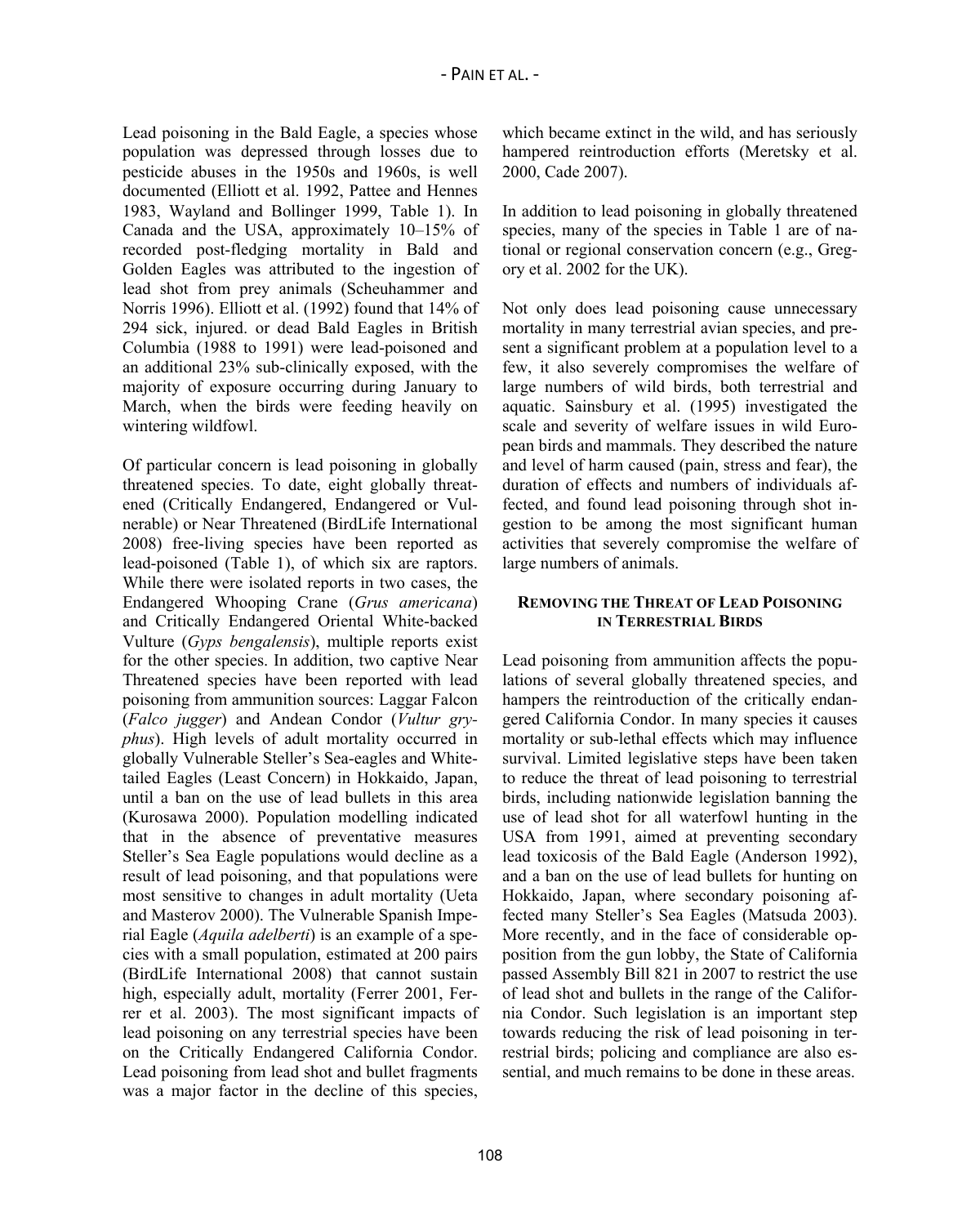The risk to terrestrial and water birds, of lead poisoning from ammunition is just one of many reasons for replacing lead in all ammunition with nontoxic alternatives. Other reasons have been covered elsewhere in this volume, and include the following:

- Lead is a highly toxic heavy metal with no known biological function that affects humans and other animals at the lowest measurable concentrations. Lead has already been banned from most uses that could result in human and wildlife exposure (e.g., from paint, and as an antiknocking agent and octane booster in gasoline/petrol).
- The use of lead ammunition results in huge quantities of lead deposited in the environment annually (Thomas 1997), where it is extremely persistent in contaminating soils and waterways (e.g., Sorvari et al. 2006) and augmenting potential future risks to wildlife inhabiting shot-over areas.
- Environmental clean-up following the deposition of lead ammunition is both difficult and costly.
- Some lead from ammunition sources is or becomes bioavailable and may be bioaccumulated by edaphic organisms (Migliorini et al. 2004), and puts at risk vegetation, invertebrates and other organisms (Bennett et al. 2007).
- Lead poisoning may severely compromise the welfare of large numbers of wild animals.
- Lead from ammunition can present a human health risk, e.g., at firing ranges and to people who consume game shot with lead (Scheuhammer et al. 1998, Tsuji et al. 1999, Guitart et al. 2002, Johansen et al. 2004, Gustavsson and Gerhardsson 2005). While not all people that consume game will necessarily develop elevated blood lead concentrations (e.g., Haldimann et al. 2002), those that frequently consume game such as subsistence hunters appear particularly at risk (e.g., Bjerregaard et al. 2004) as may be people who cook game using recipes of low pH that facilitate lead dissolution (e.g., Mateo et al. 2007).

There are few reasons to continue with the use of lead ammunition. Non-toxic shot regulations have been shown to be successful at reducing the incidence of lead poisoning (e.g., Anderson et al. 2000, Stevenson et al. 2005) and are unlikely to result in increased crippling rates (Schultz et al. 2006). Cade (2007) reviewed the compelling evidence for the impacts of lead poisoning from ammunition on the California Condor population, and concluded that the use of non-toxic shot and bullets would be highly efficacious for hunting, economically feasible, and ethically the right thing to do.

While previous regulatory emphasis has been placed on wetland habitats or waterfowl hunting, there is now an urgent and compelling need to replace all lead gunshot and rifle bullets for shooting game, pest species, and targets with non-toxic alternatives. The wide extent of primary and secondary lead poisoning has been demonstrated across a large range of bird species and continents wherein hunting has been practiced. The burden of proof that lead from spent gunshot and bullets causes lead toxicosis has already been achieved for wetland species, upland species, and avian predators and scavengers. More recently, the risks to humans have been documented, especially those who regularly eat hunted game meat (see the collection of papers in this volume). Thomas and Guitart (2005) indicated that several global treaties and agreements exist that could authorize the transition to non-toxic shot and bullets in many countries, and presage the passing of binding legislation to support bans on the use of lead products. The removal of lead shot, bullets and fishing weights from sporting use is also completely consistent with the Precautionary Principle (Matsuda 2003), and does not appear compromised by considerations of economic costs, commercial availability, or ballistic effectiveness. The transition to use of non-toxic lead substitutes is vital to ensure the sustainable use of wildlife, and to reduce the risks of lead poisoning from lead bullets and shot to human health.

# **LITERATURE CITED**

ANDERSON, W. L. 1992. Legislation and lawsuits in the United States and their effects on non-toxic shot regulations. Pages 56–60 *in* D.J. Pain (Ed.). Lead Poisoning in Waterfowl. Proceedings of an IWRB Workshop, Brussels, Belgium, 13–15 June 1991. International Waterfowl and Wetlands Research Bureau Special Publication 16, Slimbridge, UK.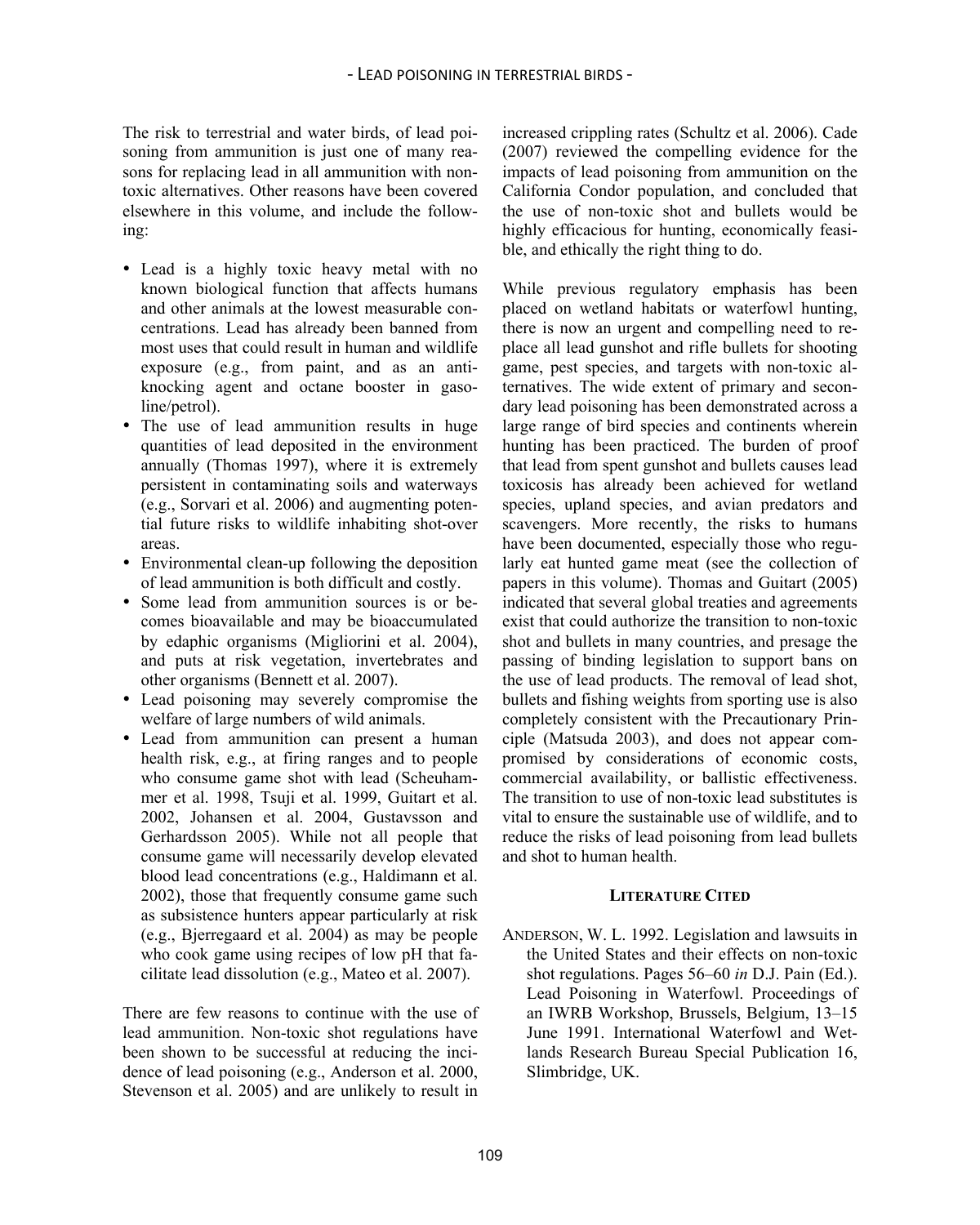- ANDERSON, W. L., S. P. HAVERA, AND B. W. ZER-CHER. 2000. Ingestion of lead and non-toxic [shotgun pellets by ducks in the Mississippi fly](http://dx.doi.org/10.2307/3802755)way. Journal of Wildlife Management 64:848– 857.
- ARTMANN, J. W., AND E. M. MARTIN. 1975. Incidence [of ingested lead shot in Sora Rails. Jour](http://dx.doi.org/10.2307/3800393)nal of Wildlife Management 39:514–519.
- BATTAGLIA, A., S. GHIDINI, G. CAMPANINI, AND R. SPAGGIARI. 2005. Heavy metal contamination in Little Owl (*Athene noctua*) and Common Buzzard (*Buteo buteo*) from northern Italy. Eco[toxicology and Environmental Safety 60:61–66.](http://dx.doi.org/10.1016/j.ecoenv.2003.12.019)
- BECK, N., AND P. GRANVAL. 1997. Ingestion de plombs de chasse par la Bécassine del Marais (*Gallinago gallinago*) et la Bécassine Sourde (*Lymnocryptes minimus*) dans le nord-ouest de la France. Gibier Faune Sauvage 14:65–70.
- BELLROSE, F. C. 1959. Lead poisoning as a mortality factor in waterfowl populations. Illinois Natural History Survey Bulletin 27:235–288.
- BENSON, W. W., B. PHARAON, AND P. MILLER. 1974. Lead poisoning in a bird of prey. Bulletin [of Environmental Contamination Toxicology](http://dx.doi.org/10.1007/BF01684587)  11:105–108.
- BENNETT, J. R., C. A. KAUFMAN, I. KOCH, J. SOVA, AND K. J. REIMER. 2007. Ecological risk assessment of lead contamination at rifle and pis[tol ranges using techniques to account for site](http://dx.doi.org/10.1016/j.scitotenv.2006.12.040)  characteristics. Science of the Total Environment 374:91–101.
- BEST, T. L., T. E. GARRISON, AND C. G. SCHMITT. [1992. Availability and ingestion of lead shot by](http://dx.doi.org/10.2307/3671871)  Mourning Doves (*Zenaida macroura*) in Southeastern New Mexico. The South-eastern Naturalist 37:287–292.
- BEZZEL, E., AND H. J. FÜNFSTÜCK. 1995. Alpine Steinadler (*Aquila chrysaetos*) druch Bleivergiftung gefährdet? [Journal für Ornithologie](http://dx.doi.org/10.1007/BF01651299)  136: 294–296.
- BIRDLIFE INTERNATIONAL. 2008. Species factsheets downloaded from <http://www.birdlife.org> on 29 May 2008.
- BJERREGAARD, P., P. JOHANSEN, G. MULVAD, H. S. PEDERSEN, AND J. C. HANSEN. 2004. Lead sources in human diet in Greenland. Environmental Health Perspectives 112:1496–1498.
- BLOOM, P. H., J. M. SCOTT, O. H. PATTEE, AND M. R. SMITH. 1989. Lead contamination of Golden Eagles (*Aquila chrysaetos*) within the range of

the Californian Condor (*Gymnogyps californianus*). Pages 481–482 *in* B-U. Meyburgh and R.D. Chancellor (Eds.). Raptors in the Modern World. Proceedings of the 3rd World Conference on Birds of Prey and Owls, Eliat, Israel, 22–27 March 1987. World Working Group on Birds of Prey, Berlin, London, and Paris.

- BRINZAL. 1996. S.O.S. venenos: Búho Chico. Quercus 124:45.
- BULL, K. R., W. J. EVERY, P. FREESTONE, J. R. HALL, AND D. OSBORN. 1983. Alkyl lead pollu[tion and bird mortalities on the Mersey estuary,](http://dx.doi.org/10.1016/0143-1471(83)90062-4) UK 1979–1981. Environmental Pollution 31: 239–259.
- BUTLER, D. A., R. B. SAGE, R. A. H. DRAYCOTT, J. P. CARROLL, AND D. POTTS. 2005. Lead exposure in Ring-Necked Pheasants on shooting es[tates in Great Britain. Wildlife Society Bulletin](http://dx.doi.org/10.2193/0091-7648(2005)33[583:LEIRPO]2.0.CO;2) 33: 583–589.
- CADE, T. J. 2007. Exposure of California Condors [to lead from spent ammunition. Journal of](http://dx.doi.org/10.2193/2007-084)  Wildlife Management 71:2125–2133.
- CALVERT, J. H. 1876. Pheasants poisoned by swallowing shots. The Field 47:189.
- CAMPBELL, H. 1950. Quail picking up lead shot. [Journal of Wildlife Management 14:243–244.](http://dx.doi.org/10.2307/3796342)
- CARPENTER, J. W., O. H. PATTEE, S. H. FRITTS, B. A. RATTNER, S. N. WIEMEYER, J. A. ROYLE, AND M. R. SMITH. 2003. Experimental lead poisoning in Turkey Vultures (*Cathartes aura*). Journal of Wildlife Diseases 39:96–104.
- CERRADELO, S., E. MUÑOZ, J. TO-FIGUERAS, R. MATEO, AND R. GUITART. 1992. Intoxicación por ingestión de perdigones de plomo en dos Águilas Reales. Doñana, Acta Vertebrata 19: 122–127.
- CHURCH, M. E., R. GWIAZDA, R. W. RISEBOROUGH, K. SORENSON, C. P. CHAMBERLAIN, S. FARRY, W. HEINRICH, B. A. RIDEOUT, AND D. R. SMITH. [2006. Ammunition is the principal source of](http://dx.doi.org/10.1021/es060765s)  lead accumulated by California Condors reintroduced to the wild. Environmental Science and Technology 40: 6143–6150.
- CLARK, A. J., AND A. M. SCHEUHAMMER. 2003. [Lead poisoning in upland-foraging birds of prey](http://dx.doi.org/10.1023/A:1022576510445) in Canada. Ecotoxicology 12:23–30.
- CLAUSEN, B., AND C. WOLSTRUP. 1979. Lead poisoning in game from Denmark. Danish Review of Game Biology 11:22.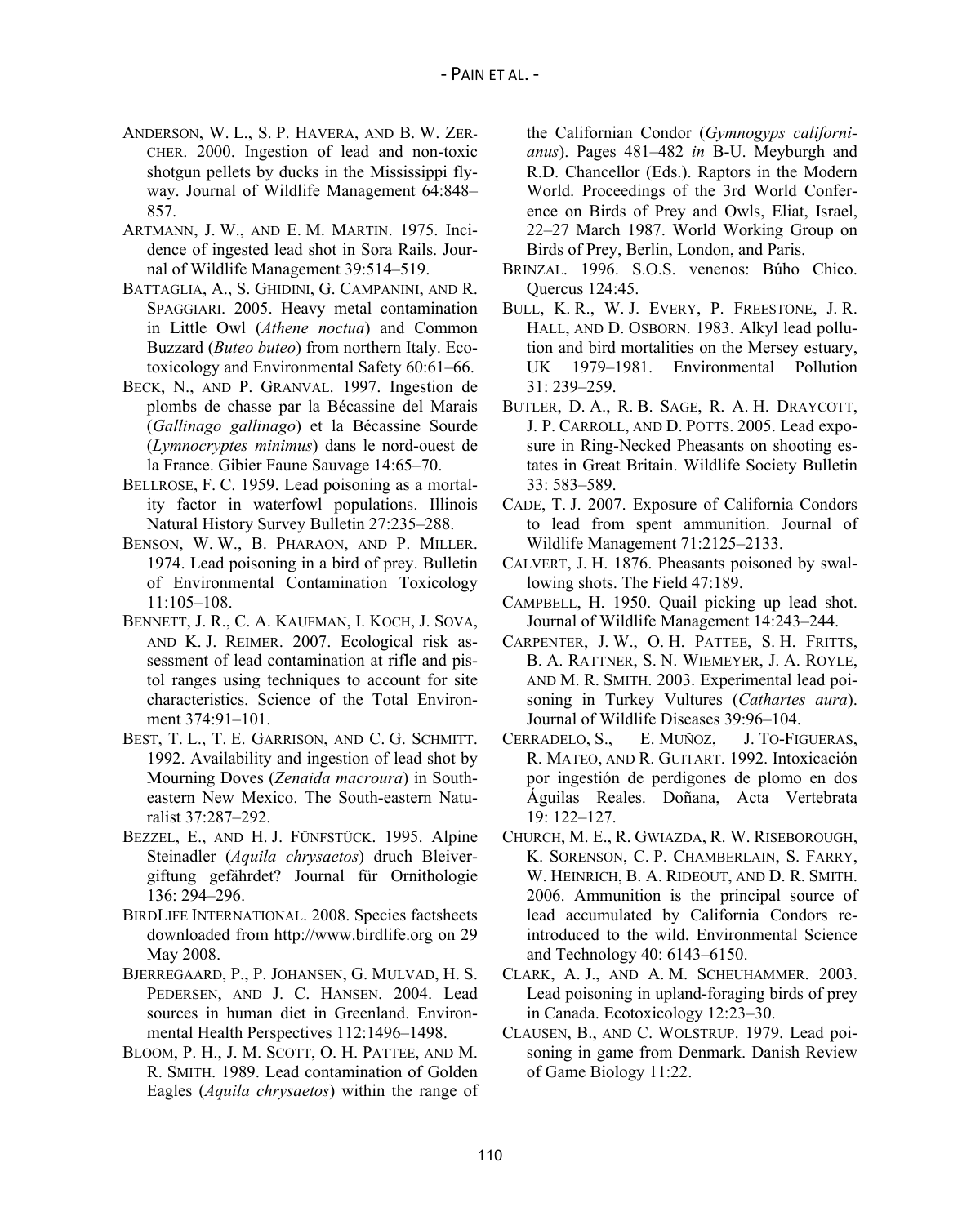- CLAUSEN, B., K. ELVESTAD, AND O. KARLOG. 1982. Lead burden in Mute Swans from Denmark. Nordisk Veterinaer Medicine 34:83–91.
- CRAIG, T. H., J. W. CONNELLY, E. H. CRAIG, AND T. L. PARKER. 1990. Lead concentrations in Golden and Bald Eagles. Wilson Bulletin 102: 130–133.
- CRAIGHEAD, D., AND B. BEDROSIAN. 2008. Blood lead levels of Common Ravens with access to [big-game offal. Journal of Wildlife Manage](http://dx.doi.org/10.2193/2007-120)ment 72:240–245.
- CUSTER, T. W., J. C. FRANSON, AND O. H. PATTEE. 1984. Tissue lead distribution and hematologic effects in American Kestrels (*Falco sparverius*) fed biologically incorporated lead. Journal of Wildlife Diseases 20: 39–43.
- DECKER, R. A., A. M. MCDERMID, AND J. W. PRIDEAUX. 1979. Lead poisoning in two captive King Vultures. Journal of the American Medical Association 175:1009.
- DEMENT, S. H., J. J. CHISOLM, JR., M. A. ECKHAUS, AND J. D. STRANDBERG. 1987. Toxic lead exposure in the urban Rock Dove. Journal of Wildlife Diseases 23:273–278.
- DONAZAR, J. A., C. J. PALACIOS, L. GANGOSO, O. CEBALLOS, M. J. GONZALEZ, AND F. HIRALDO. 2002. Conservation status and limiting factors in the endangered population of Egyptian Vulture (*Neophron percnopterus*) in [the Canary Islands. Biological Conservation](http://dx.doi.org/10.1016/S0006-3207(02)00049-6)  107:89–97.
- DUTTON, C. S., AND E. G. BOLEN. 2000. Fall diet of a relict pheasant population in North Carolina. Journal of the Elisha Mitchell Scientific Society 116:41–48.
- EDENS, F. W., AND J. D. GARLICH. 1983. Leadinduced egg production decrease in leghorn and Japanese quail hens. Poultry Science 64:1757– 1763.
- EISLER, R. 1988. Lead hazards to fish, wildlife, and invertebrates: a synoptic review. United States Fish and Wildlife Service Biological Report  $85:1-4.$
- ELDER, W. H. 1955. Fluoroscope measures of hunting pressure in Europe and North America. Transactions of the North American Wildlife Conference 20: 298–322.
- ELLIOTT, J. E., K. M. LANGELIER, A. M. SCHEU-HAMMER, P. H. SINCLAIR, AND P. E. WHITE-HEAD. 1992. Incidence of lead poisoning in

Bald Eagles and lead shot in waterfowl gizzards from British Columbia 1988–91. Canadian Wildlife Service Program Note No. 200. Canadian Wildlife Service, Quebec, Canada.

- FALANDYSZ, J., B. JAKUCZUN, AND T. MIZERA. [1988. Metal and organochlorines in four female](http://dx.doi.org/10.1016/0025-326X(88)90542-5) White-tailed Eagles. Marine Pollution 19:521– 526.
- FERRER, M. 2001. The Spanish Imperial Eagle. Lynx Editions, Barcelona, Spain.
- FERRER, M., V. PENTERIANI, J. BALBONTÍN, AND M. PANDOLFI. 2003. The proportion of imma[ture breeders as a reliable early warning signal](http://dx.doi.org/10.1016/S0006-3207(03)00085-5) of population decline: evidence from the Spanish Imperial Eagle in Doñana. Biological Conservation 114:463–466.
- FRANSON, J. C. 1996. Interpretation of tissue lead residues in birds other than waterfowl. Pages 265–279 *in* W. N. Beyer, G. H. Heinz, and A. W. Redmon-Norwood (Eds.). Environmental Contaminants in Wildlife: Interpreting Tissue Concentrations. SETAC, CRC/Lewis Publishers, Boca Raton, Florida, USA.
- FRANSON, J. C., L. SILEO, O. H. PATTEE, AND J. F. MOORE. 1983. Effects of chronic dietary lead in American Kestrels (*Falco spaverius*). Journal of Wildlife Diseases 19:110–113.
- FRANSON, J. C., N. J. THOMAS, M. R. SMITH, A. H. ROBBINS, S. NEWMAN, AND P. C. MCCARTIN. 1996. A retrospective study of post-mortem findings in Red-tailed Hawks. Journal of Raptor Research 30: 7–14.
- FRENZEL, R. W., AND R. G. ANTHONY. 1989. Rela[tionship of diets and environmental contami](http://dx.doi.org/10.2307/3809214)nants in wintering Bald Eagles. Journal of Wildlife Management 53:792–802.
- FRIEND, M. 1987. Field guide to wildlife diseases. United States Fish and Wildlife Service, Washington, DC, USA.
- FRY, M., K. SORENSON, J. GRANTHAM, J. BURNETT, J. BRANDT, AND M. KOENIG. 2009. Lead Intoxication Kinetics in Condors from California. Abstract *in* R. T. Watson, M. Fuller, M. Pokras, and W. G. Hunt (Eds.). Ingestion of Lead from Spent Ammunition: Implications for Wildlife and Humans. The Peregrine Fund, Boise, Idaho, USA. DOI 10.4080/ilsa.2009.0301
- GARCIA-FERNANDEZ, A. J., E. MARTINEZ-LOPEZ, D. ROMERO, P. MARIA-MOJICA, A. GODINO, AND P. JIMENEZ. [2005. High levels of blood](http://dx.doi.org/10.1002/tox.20132)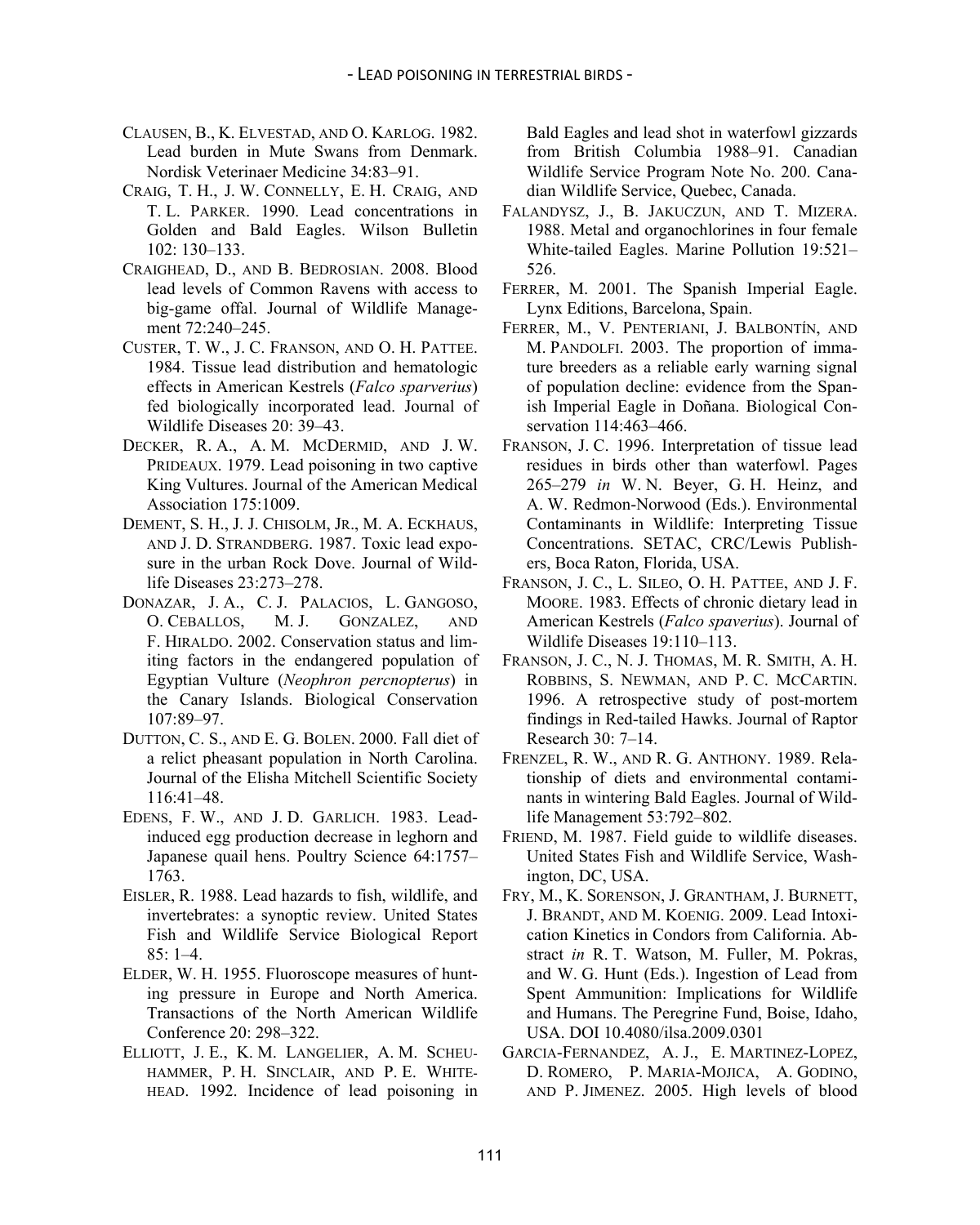lead in Griffon Vultures (*Gyps fulvus*) from Ca[zorla Natural Park \(southern Spain\). Environ](http://dx.doi.org/10.1002/tox.20132)mental Toxicology 20: 459–463.

- GILL, E., AND K. M. LANGELIER. 1994. Acute lead poisoning in a Bald Eagle secondary to bullet ingestion. Canadian Veterinary Journal 35:303– 304.
- GONZÁLEZ, L. M., AND F. HIRALDO. 1988. Or[ganochlorine and heavy metals contamination in](http://dx.doi.org/10.1016/0269-7491(88)90165-0)  the eggs of the Spanish Imperial Eagle (*Aquila adalberti*) and accompanying changes in eggshell morphology and chemistry. Environmental Pollution 51:241–258.
- GRANDJEAN, P. 1976. Possible effect of lead on eggshell thickness in kestrels 1874–1974. Bulle[tin of Environmental Contamination and Toxi](http://dx.doi.org/10.1007/BF01753113)cology 16:101–106.
- GRASMAN, K. A. AND P. F. SCANLON. 1995. Effects [of acute lead ingestion and diet on antibody and](http://dx.doi.org/10.1007/BF00217611)  T-cell-mediated immunity in Japanese quail. Archives of Environmental Contamination and Toxicology 28:161–167.
- GREGORY, R. D., N. I. WILKINSON, D. G. NOBLE, J. A. ROBINSON, A. F. BROWN, J. HUGHES, D. PROCTER, D. W. GIBBONS, AND C. GAL– BRAITH. 2002. The population status of birds in the United Kingdom, Channel Islands and Isle of Man: an analysis of conservation concern 2002–2007. British Birds 95:410–48.
- GUITART, R. 1998. Plumbismo en buitres. Quercus 146:47.
- GUITART, R., J. SERRATOSA, AND V. G. THOMAS. 2002. Lead-poisoned wildfowl in Spain: a sig[nificant threat for human consumers. Interna](http://dx.doi.org/10.1080/0960312021000056410)tional Journal of Environmental Health Research 12:301–309.
- GUSTAVSSON, P., AND L. GERHARDSSON. 2005. In[toxication from an accidentally ingested lead](http://dx.doi.org/10.1289/ehp.7594)  shot retained in the gastrointestinal tract. Environmental Health Perspectives 113:491–493.
- HALDIMANN, M., A. BAUMGARTNER, AND B. ZIMMERLI. 2002. Intake of lead from game meat—a risk to consumers' health? European [Food Research and Technology 215:375–379.](http://dx.doi.org/10.1007/s00217-002-0581-3)
- HALL, S. L., AND F. M. FISHER. 1985. Lead concentrations in tissues of marsh birds and relation[ships of feeding habits and grit preference to](http://dx.doi.org/10.1007/BF01636472)  spent shot ingestion. Bulletin of Environmental Contamination and Toxicology 35:1–8.
- HANSPETER, W., AND R. P. KERRY. 2003. Fall diet of Chukars (*Alectoris chukar*) in Eastern Oregon and discovery of ingested lead pellets. Western North American Naturalist 63:402– 405.
- HENNY, C. J., L. J. BLUS, D. J. HOFFMAN, AND R. A. GROVE. 1994. Lead in hawks, falcons and owls [downstream from a mining site on the Coeur](http://dx.doi.org/10.1007/BF00547991) d'Alene river, Idaho. Environmental Monitoring and Assessment 29:267–288.
- HENNY, C. J., L. J. BLUS, D. J. HOFFMAN, R. A. GROVE, AND J. S. HATFIELD. 1991. Lead accu[mulation and Osprey production near a mining](http://dx.doi.org/10.1007/BF01060365) site on the Coeur d'Alene river, Idaho. Archives of Environmental Contamination and Toxicology 21:415–424.
- HERNÁNDEZ, M. 1995. Lead poisoning in a freeranging Imperial Eagle. Supplement to the Journal of Wildlife Diseases 31, Newsletter.
- HERNÁNDEZ, M., AND A. MARGALIDA. 2008 Pesti[cide abuse in Europe: Effects on the Cinereous](http://dx.doi.org/10.1007/s10646-008-0193-1) Vulture (*Aegypius monachus*) population in Spain. Ecotoxicology 17:264–272.
- HIRANO, T., I. KOIKE, AND C. TSUKAHARA. 2004. [Lead shots retrieved from the pellets of Eastern](http://dx.doi.org/10.3838/jjo.53.98) Marsh Harriers wintering in Watarase Marsh, Tochigi Prefecture, Japan. Japanese Journal of Ornithology 53:98–100.
- HUNT, W. G., W. BURNHAM, C. N. PARISH, K. K. BURNHAM, B. MUTCH, AND J. L. OAKS. 2006. [Bullet fragments in deer remains: Implications](http://dx.doi.org/10.2193/0091-7648(2006)34%5B167:BFIDRI%5D2.0.CO;2) for lead exposure in avian scavengers. Wildlife Society Bulletin 34:167–170.
- IWATA, H., M. WATANABE, E.-Y. KIM, R. GOTOH, G. YASUNAGA, S. TANABE, Y. MASUDA, AND S. FUJITA. 2000. Contamination by chlorinated hydrocarbons and lead in Steller's Sea Eagle and White-tailed Sea Eagle from Hokkaido, Japan. Pages 91–106 *in* M. Ueta and M. J. McGrady (Eds.). First Symposium on Steller's and White-tailed Sea Eagles in East Asia. Wild Bird Society of Japan, Tokyo, Japan.
- JACOBSON, E., J. W. CARPENTER, AND M. NOVILLA. 1977. Suspected lead toxicosis in a Bald Eagle. Journal of the American Veterinary Medical Association 171:952–954.
- JANSSEN, D. L., J. E. OOSTERHUIS, J. L. ALLEN, M. P. ANDERSON, D. G. KELTS, AND S. N. STANLEY. 1986. Lead poisoning in free-ranging California Condors. Journal of the American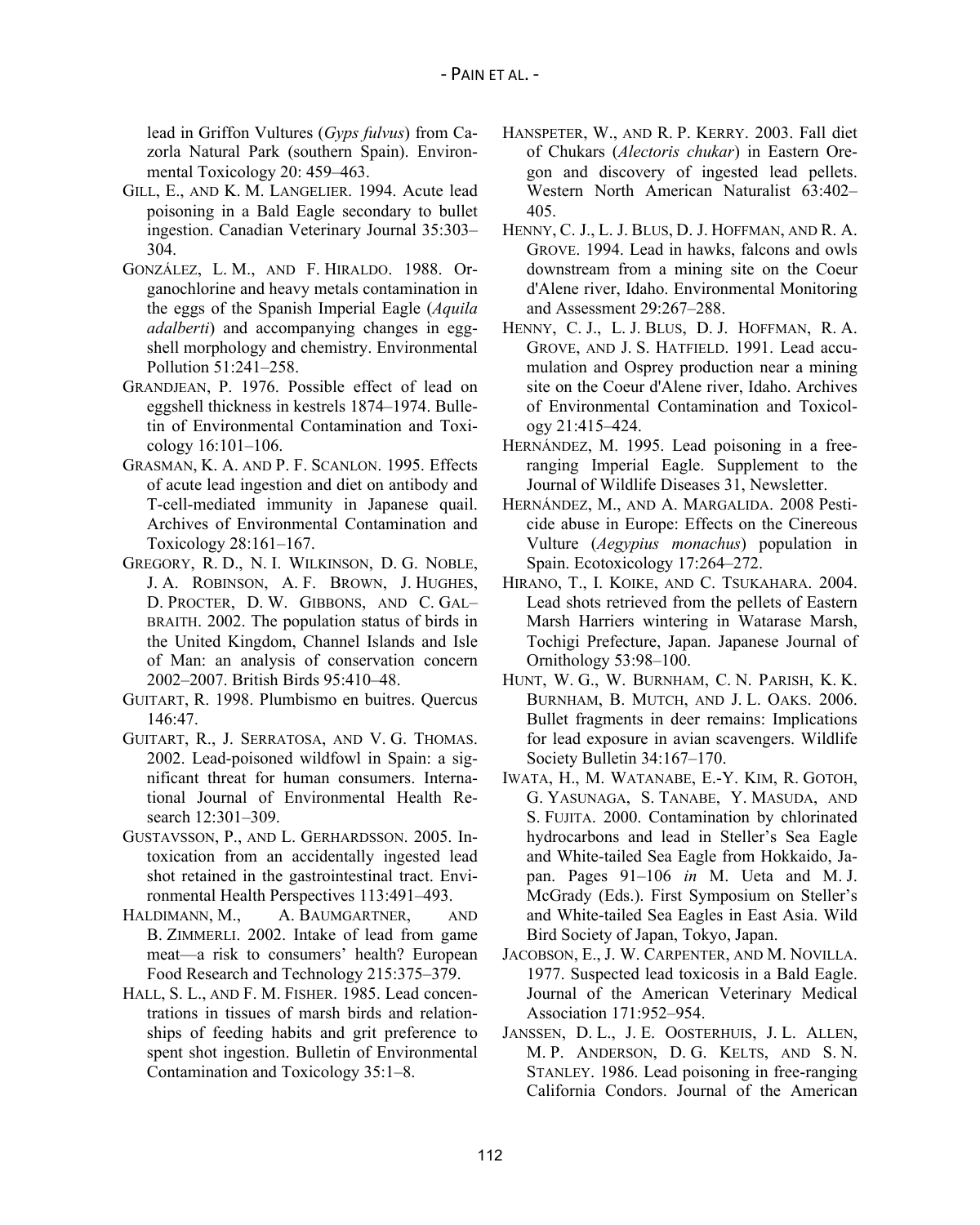Veterinary Medical Association 189:1115– 1117.

- JOHANSEN, P., G. ASMUND, AND F. RIGET. 2004. [High human exposure to lead through consump](http://dx.doi.org/10.1016/S0269-7491(03)00255-0)tion of birds hunted with lead shot. Environmental Pollution 127:125–129.
- JOHNSGARD, P. A. 1983. Sandhill Crane. Pages 171–184 *in* Cranes of the World. Croom Helm, London, Canberra.
- JONES, J. C. 1939. On the occurrence of lead shot in [stomachs of North American gruiformes. Jour](http://dx.doi.org/10.2307/3796308)nal of Wildlife Management 3:353–357.
- KAISER, G. W., AND K. FRY. 1980. Ingestion of lead shot by Dunlin. The Murrelet 61:37.
- KAISER, T. E., W. L. REICHEL, L. N. LOCKE, E. CROMARTIE, A. J. KRYNITSKY, T. G. LA– MONT, B. M. MULHERN, R. M. PROUTY, C. J. STAFFORD, AND D. M. SWINEFORD. 1980. Organochlorine pesticide, PCB, and PBB residues and necropsy data for Bald Eagles from 29 states, 1975–77. Pesticide Monitoring Journal 14:145–149.
- KALISINSKA, E., W. SALICKI, AND A. JACKOWSKI. 2006. Six trace metals in White-tailed Eagle from northwestern Poland. Polish Journal of Environmental Studies 15:727–737.
- KEEL, M. K., W. R. DAVIDSON, G. L. DOSTER, AND L. A. LEWIS. 2002. Northern Bobwhite and lead [shot deposition in an upland habitat. Archives](http://dx.doi.org/10.1007/s00244-002-1212-5)  of Environmental Contamination and Toxicology 43:318–322.
- KENDALL, R. J., AND P. F. SCANLON. 1981. Effects of chronic lead ingestion on reproductive characteristics of Ringed Turtle Doves (*Streptopelia risoria*) and on tissue lead concentrations of adults and their progeny. Environmental Pollution A26:203–213.
- KENDALL, R. J., H. P. VEIT, AND P. F. SCANLON. 1981. Histological effects and lead concentra[tions in tissues of adult male Ringed Turtle](http://dx.doi.org/10.1080/15287398109530099)  Doves (*Streptopelia risoria*) that ingested lead shot. Journal of Toxicology and Environmental Health 8:649–658.
- KENNEDY, S., J. P. CRISLER, E. SMITH, AND M. BUSH. 1977. Lead poisoning in Sandhill Cranes. Journal of the American Veterinary Medical Association 171:955–958.
- KENNTNER, N., O. KRONE, R. ALTENKAMP, AND F. TATARUCH. 2003. Environmental contaminants [in liver and kidney of free-ranging Northern](http://dx.doi.org/10.1007/s00244-002-2100-8)

Goshawks (*Accipiter gentilis*) from three re[gions of Germany. Archives of Environmental](http://dx.doi.org/10.1007/s00244-002-2100-8) Contamination and Toxicology 45:128–135.

- KENNTNER, N., G. OEHME, D. HEIDECKE, AND F. TATARUCH. 2004. Retrospektive Untersuchung zur Bleiintoxikation und Exposition mit potenziell toxischen Schwermetallen von Seeadlern (*Haliaeetus albicilla*) in Deutschland. Vogelwelt 125:63–75.
- KENNTNER, N., F. TATARUCH, AND O. KRONE. 2001. Heavy metals in soft tissue of Whitetailed Eagles found dead or moribund in Germany and Austria from 1993 to 2000. Environ[mental Toxicology and Chemistry 20: 1831–](http://dx.doi.org/10.1002/etc.5620200829) 1837.
- KENNTNER, N., F. TATARUCH, AND O. KRONE. 2005. Risk assessment of environmental contaminants in White–tailed Sea Eagles (*Haliaeetus albicilla*) from Germany. Pages 125–127 *in* K. Pohlmeyer (Ed.). Extended Abstracts of the XXVII<sup>th</sup> Congress of the International Union of Game Biologists, Hannover 2005. DSV Verlag, Hamburg, Germany.
- KENNTNER, N., Y. CRETTENAND, H. J. FÜNFSTÜCK, M. JANOVSKY, AND F. TATARUCH. 2007. Lead [poisoning and heavy metal exposure of Golden](http://dx.doi.org/10.1007/s10336-006-0115-z) Eagles (*Aquila chrysaetos*) from the European Alps. Journal of Ornithology 148:173–177.
- KEYMER, I. F., AND R. S. STEBBINGS. 1987. Lead poisoning in a Partridge (*Perdix perdix*) after ingestion of gunshot. Veterinary Records 21: 276–277.
- KIM, E-Y., R. GOTO, H. IWATA, S. TANABE, Y. MA-SUDA, AND S. FUJITA. 1999. Preliminary survey of lead poisoning of Steller's Sea Eagle (*Haliaeetus pelagicus*) and White-tailed Eagle (*Haliaeetus albicilla*) in Hokkaido, Japan. Environ[mental Toxicology and Chemistry 18:448–451.](http://dx.doi.org/10.1002/etc.5620180312)
- KNOPPER, L. D., P. MINEAU, A. M. SCHEUHAMMER, D. E. BOND, AND D. T. MCKINNON. 2006. Car[casses of shot Richardson's Ground Squirrels](http://dx.doi.org/10.2193/0022-541X(2006)70[295:COSRGS]2.0.CO;2) may post lead hazards to scavenging hawks. Journal of Wildlife Management 70:295–299.
- KRONE, O., F. WILLE, N. KENNTNER, D. BOERT-MANN, AND F. TATARUCH. 2004. Mortality factors, environmental contaminants, and parasites [of White-tailed Sea Eagles from Greenland.](http://dx.doi.org/10.1637/7095) Avian Diseases 48:417–424.
- KRONE, O., T. STIERNBERG, N. KENNTNER, F. TA-TARUCH, J. [KOIVUSAARI,](http://dx.doi.org/10.1579/0044-7447(2006)35[98:MFHBAC]2.0.CO;2) AND I. NUUJA. 2006.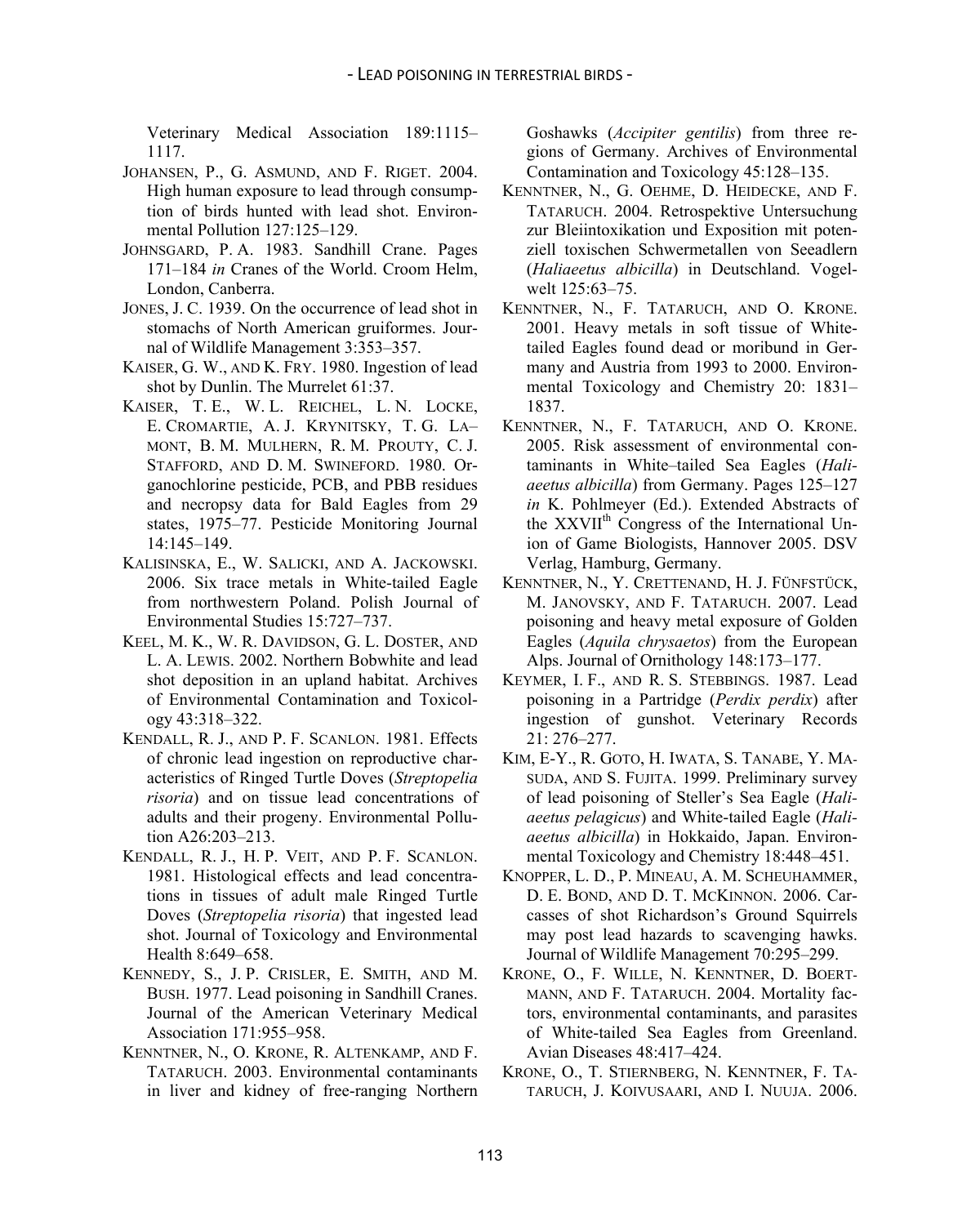Mortality factors, helminth burden, and con[taminant residues in White-tailed Sea Eagles](http://dx.doi.org/10.1579/0044-7447(2006)35[98:MFHBAC]2.0.CO;2)  (*Haliaeetus albicilla*) from Finland. Ambio 35:98–104.

- KUROSAWA, N. 2000. Lead poisoning in Steller's Sea Eagles and White tailed Sea Eagles. Pages 107–109 *in* M. Ueta and M. J. McGrady (Eds.). First Symposium on Steller's and White-tailed Sea Eagles in East Asia. Wild Bird Society of Japan, Tokyo, Japan.
- LANGELIER, K. M., C. E. ANDRESS, T. K. GREY, C. WOOLDRIDGE, R. J. LEWIS, AND R. MARCHETTI. 1991. Lead poisoning in Bald Eagles in British Columbia. Canadian Veterinary Journal 32: 108–109.
- LEWIS, J. C., AND E. LEGLER. 1968. Lead shot ingestion by Mourning Doves and incidence in [soil. Journal of Wildlife Management 32:476–](http://dx.doi.org/10.2307/3798925) 482.
- LEWIS, L. A., R. J. POPPENGA, W. R. DAVIDSON, J. R. FISCHER, AND K. A. MORGAN. 2001. Lead [toxicosis and trace element levels in wild birds](http://dx.doi.org/10.1007/s002440010239)  and mammals at a firearms training facility. Archives of Environmental Contamination and Toxicology 41:208–214.
- LOCKE, L. N., AND G. E. BAGLEY. 1967. Lead poi[soning in a sample of Maryland Mourning](http://dx.doi.org/10.2307/3798133)  Doves. Journal of Wildlife Management 31: 515–518.
- LOCKE, L. N., G. E. BAGLEY, D. N. FRICKIE, AND L. T. YOUNG. 1969. Lead poisoning and Aspergillosis in an Andean Condor. Journal of the American Veterinary Medical Association 155:1052–1056.
- LOCKE, L. N., AND M. FRIEND. 1992. Lead poisoning of avian species other than waterfowl. Pages 19–22 *in* D.J. Pain (Ed.). Lead Poisoning in Waterfowl. Proceedings of an IWRB Workshop, Brussels, Belgium, 13–15 June 1991. International Waterfowl and Wetlands Research Bureau Special Publication 16, Slimbridge, UK.
- LUMEIJI, J. T., W. T. C. WOLVEKAMP, G. M. BRON-DIETZ, AND A. J. H. SCHOTMAN. 1985. An unusual case of lead poisoning in a Honey Buzzard (*Pernis apivorus*). The Veterinary Quarterly 7:165–168.
- MACDONALD, J. W., C. J. RANDALL, H. M. ROSS, G. M. MOON, AND A. D. RUTHVEN. 1983. Lead poisoning in captive birds of prey. Veterinary Record 113:65–66.
- MARTIN, P. A., AND G. C. BARRETT. 2001. Exposure of terrestrial raptors to environmental lead: determining sources using stable isotope ratios. Page 84 *in* International Association for Great Lakes Research Conference Program and Abstracts 44, University of Wisconsin—Green Bay, Green Bay, 10–14 June 2001. IAGLR, Ann Arbor, Michigan, USA.
- MARTIN, P. A., D. CAMPBELL, AND A. SCHEUHAM-MER. 2003. Lead exposure in terrestrial foraging raptors in southern Ontario, 1999–2001. Page 269 *in* International Association for Great Lakes Research Conference Program and Abstracts 46, DePaul University, Chicago, 22–26 June 2003. IAGLR, Ann Arbor, Michigan, USA.
- MARTINA, P. A., D. CAMPBELL, K. HUGHES, AND T. MCDANIEL. 2008. Lead in the tissues of ter[restrial raptors in southern Ontario, Canada](http://dx.doi.org/10.1016/j.scitotenv.2007.11.012) 1951–2001. Science of the Total Environment 391:96–103. Art No. 10.1016/j.scitotenv.2007. 11.012\ISSN 0048–9697 2008.
- MATEO, R. 1998a. Ingestión de perdigones de plomo en rapaces de las marismas del Guadalquivir. Pages 159–170 *in* La Intoxicación por Ingestión de Perdigones de Plomo en Aves Silvestres: Aspectos Epidemiológicos Propuestas para su Prevención en España. Doctoral Thesis, Universitat Autònoma de Barcelona, Spain.
- MATEO, R. 1998b. La intoxicación por ingestión de objetos de plomo en aves: una revisión de los aspectos epidemiológicos y clínicos. Pages 5– 44 *in* La Intoxicación por Ingestión de Perdigones de Plomo en Aves Silvestres: Aspectos Epidemiológicos y Propuestas para su Prevención en España. Doctoral Thesis, Universitat Autònoma de Barcelona, Spain.
- MATEO, R., R. CADENAS, M. MANEZ, AND R. GUITART. 2001. Lead shot ingestion in two rap[tor species from Doñana, Spain. Ecotoxicology](http://dx.doi.org/10.1006/eesa.2000.1996) and Environmental Safety 48:6–10.
- MATEO, R., J. ESTRADA, J-Y. PAQUET, X. RIERA, L. DOMÍNGUEZ, R. GUITART, AND A. MARTÍNEZ-VILALTA. 1999. Lead shot ingestion by Marsh Harriers (*Circus aeruginosus*) from [the Ebro Delta, Spain. Environmental Pollution](http://dx.doi.org/10.1016/S0269-7491(98)00169-9) 104:435–440.
- MATEO, R., R. MOLINA, J. GRÍFOLS, AND R. GUITART. 1997. Lead poisoning in a free-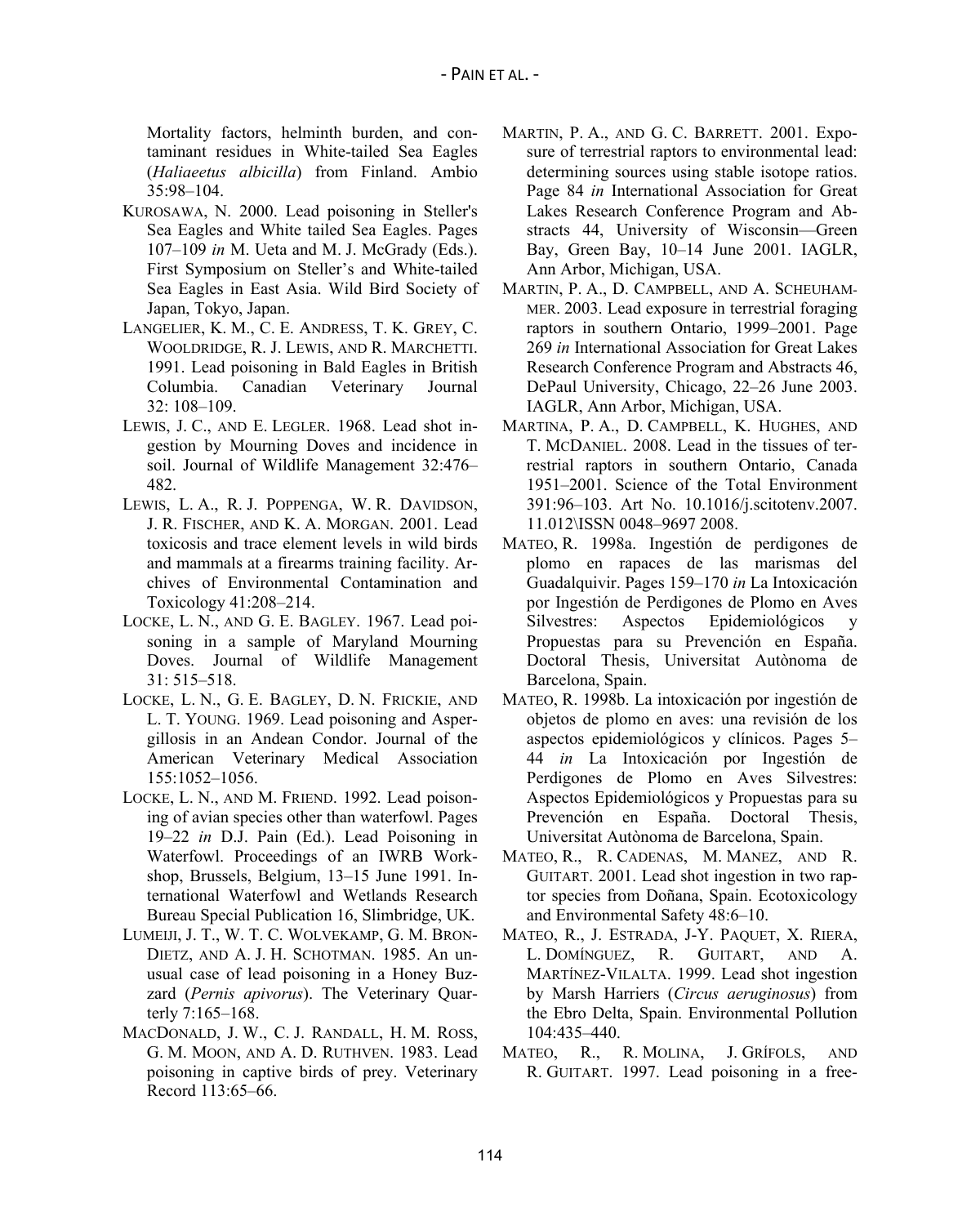ranging Griffon Vulture (*Gyps fulvus*). The Veterinary Record 140: 47–48.

- MATEO, R., M. TAGGART, AND A. A. MEHARG. 2003. Lead and arsenic in bones of birds of prey [from Spain. Environmental Pollution 126:107–](http://dx.doi.org/10.1016/S0269-7491(03)00055-1) 114.
- MATEO, R., M. RODRIGUEZ-DE LA CRUZ, D. VIDAL, M. REGLERO, AND P. CAMARERO. 2007. Transfer of lead from shot pellets to game meat dur[ing cooking. Science of the Total Environment](http://dx.doi.org/10.1016/j.scitotenv.2006.10.022)  372:480–485.
- MATSUDA, H. 2003. Challenges posed by the precautionary principle and accountability in eco[logical risk assessment. Environmetrics](http://dx.doi.org/10.1002/env.581)  14: 245–254.
- MCQUIRTER, J. L., S. J. ROTHENBERG, G. A. DINKINS, V. KONDRASHOV, M. MANOLO, AND A. C. TODD. 2004. Change in blood lead con[centration up to 1 year after a gunshot wound](http://dx.doi.org/10.1093/aje/kwh074)  with a retained bullet. American Journal of Epidemiology 159:683–692.
- MEHARG, A. A., D. J. PAIN, R. M. ELLAM, R. BAOS, V. OLIVE, A. JOYSON, N. POWELL, A. J. GREEN, AND F. HIRALDO. 2002. Isotopic identification [of the sources of lead contamination for White](http://dx.doi.org/10.1016/S0048-9697(02)00283-8)  Storks (*Ciconia ciconia*) in a marshland ecosystem (Doñana, S.W. Spain). Science of the Total Environment 300: 81–86.
- MERETSKY, V. J., N. F. R. SNYDER, S. R. BEISSIN– GER, D. A. CLENDENEN, AND J. W. WILEY. [2000. Demography of the California Condor:](http://dx.doi.org/10.1046/j.1523-1739.2000.99113.x)  implications for reestablishment. Conservation Biology 14:957–967.
- MIGLIORINI, M., G. PIGINO, N. BIANCHI, F. BERN-INI, AND C. LEONZIO. 2004. The effects of heavy [metal contamination on the soil arthropod](http://dx.doi.org/10.1016/j.envpol.2003.09.025)  community of a shooting range. Environmental Pollution 129:331–340.
- MILLER, M. J. R., M. E. WAYLAND, E. H. DZUS, AND G. BORTOLOTTI. 2000. Availability and ingestion of lead shotshell pellets by migrant Bald Eagles in Saskatchewan. Journal of Raptor Research 34:167–174.
- MILLER, M. J. R., M. E. WAYLAND, E. H. DZUS, AND G. BORTOLOTTI. 2001. Exposure of mi[grant Bald Eagles to lead in prairie Canada. En](http://dx.doi.org/10.1016/S0269-7491(00)00122-6)vironmental Pollution 112:153–162.
- MUDGE, G. P. 1992. Options for alleviating lead poisoning: a review and assessment of alternatives to the use of non-toxic shot. Pages 23–25

*in* D.J. Pain (Ed.). Lead Poisoning in Waterfowl. Proceedings of an IWRB Workshop, Brussels, Belgium, 13–15 June 1991. International Waterfowl and Wetlands Research Bureau Special Publication 16, Slimbridge, UK.

- NATIONAL WILDLIFE HEALTH LABORATORY (NWHL). 1985. Lead poisoning in nonwaterfowl avian species. United States Fish and Wildlife Service Unpublished Report.
- NOER, H., AND J. MADSEN. 1996. Shotgun pellet loads and infliction rates in Pink-footed Geese *Anser brachyrhynchus.* Wildlife Biology 2:65– 82.
- OAKS, J. L., M. GILBERT, M. Z. VIRANI, R. T. WAT-SON, C. U. METEYER, B. A. RIDEOUT, H. L. SHIVAPRASAD, S. AHMED, M. J. I. CHAUDHRY, M. ARSHAD, S. MAHMOOD, A. ALI, AND A. A. KHAN. 2004. Diclofenac residues as the cause of vulture decline in Pakistan. Nature 2317 Letters: 1–4.
- PAIN, D. J. 1990a. Lead shot ingestion by water[birds in the Camargue, France: an investigation](http://dx.doi.org/10.1016/0269-7491(90)90007-Y) of levels and interspecific differences. Environmental Pollution 66:273–285.
- PAIN, D. J. 1990b. Lead poisoning of waterfowl: a review. Pages 172–181 *in* G. Matthews (Ed.). Managing Waterfowl Populations. The International Waterfowl and Wetlands Research Bureau, Slimbridge, UK.
- PAIN, D. J. 1991a. Lead poisoning in birds: an international perspective. Acta XX Congressus Internationalis Ornithologici, 2343–2352.
- PAIN, D. J. 1991b. Why are lead-poisoned waterfowl rarely seen? The disappearance of waterfowl carcasses in the Camargue, France. Wildfowl 42:118–122.
- PAIN, D. J. 1992. Lead poisoning in waterfowl: a review. Pages 7–13 *in* D.J. Pain (Ed.). Lead Poisoning in Waterfowl. Proceedings of an IWRB Workshop, Brussels, Belgium, 13–15 June 1991. International Waterfowl and Wetlands Research Bureau Special Publication 16, Slimbridge, UK.
- PAIN, D. J. 1996. Lead in waterfowl. Pages 251– 262 *in* W. M. Beyer, G. H. Heinz, and A. W. Redman-Norwood (Eds.). Environmental Con– taminants in Wildlife: Interpreting Tissue Concentrations. Lewis Publishers, Boca Raton, Florida, USA.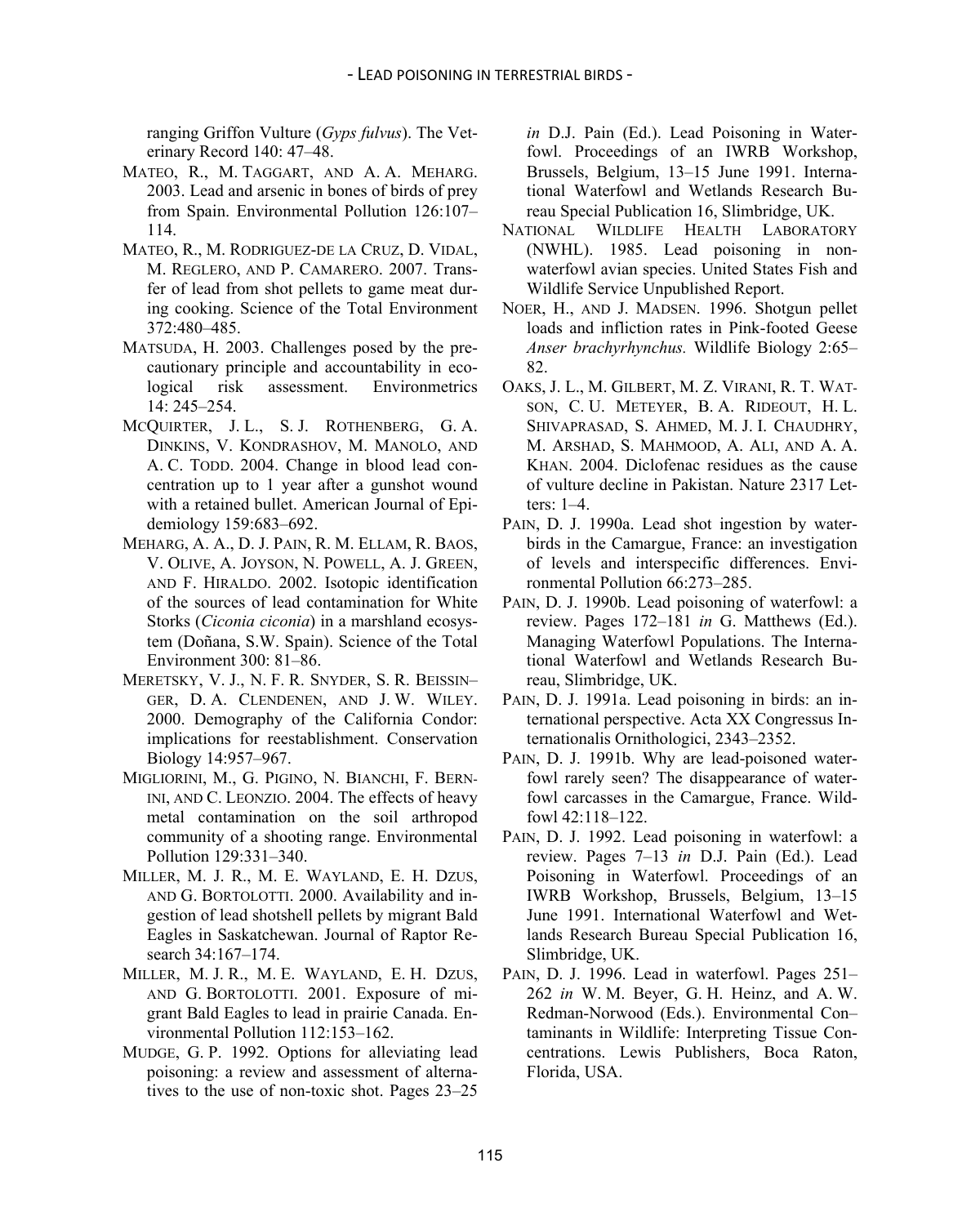- PAIN, D. J., AND C. AMIARD-TRIQUET. 1993. Lead [poisoning in raptors in France and elsewhere.](http://dx.doi.org/10.1006/eesa.1993.1017)  Ecotoxicology and Environmental Safety 25: 183–192.
- PAIN, D. J., C. AMIARD-TRIQUET, C. BAVOUX, G. BURNELEAU, L. EON, AND P. NICOLAU-GUILLAUMET. 1993. Lead poisoning in wild populations of Marsh Harrier (*Circus aeruginosus*[\) in the Camargue and Charente-Maritime,](http://dx.doi.org/10.1111/j.1474-919X.1993.tb02109.x)  France. Ibis 135:379–386.
- PAIN, D. J., C. BAVOUX, AND G. BURNELEAU. 1997. [Seasonal blood lead concentrations in Marsh](http://dx.doi.org/10.1016/S0006-3207(96)00132-2)  Harriers (*Circus aeruginosus*) from Charente-Maritime, France: relationship with hunting season. Biological Conservation 81:1–7.
- PAIN, D. J., A. A. MEHARG, M. FERRER, M. TAGGART, AND V. PENTARIANI. 2004. Lead [concentrations in bones and feathers of the](http://dx.doi.org/10.1016/j.biocon.2004.06.012) globally threatened Spanish Imperial Eagle. Biological Conservation 121:603–610.
- PAIN, D. J., J. SEARS, AND I. NEWTON. 1995. Lead [concentrations in birds of prey in Britain. Envi](http://dx.doi.org/10.1016/0269-7491(94)P2604-8)ronmental Pollution 87:173–180.
- PAIN, D. J., I. CARTER, A. W. SAINSBURY, R. F. SHORE, P. EDEN, M. A. TAGGART, S. KONSTAN-TINOS, L. A. WALKER, A. A. MEHARG, AND A. RAAB. 2007. Lead contamination and associated [disease in captive and reintroduced Red Kites](http://dx.doi.org/10.1016/j.scitotenv.2007.01.062)  *Milvus milvus* in England. Science of the Total Environment 376:116–127.
- PATTEE, O. H., P. H. BLOOM, J. M. SCOTT, AND M. R. SMITH. 1990. Lead hazards within the [range of the California Condor. The Condor](http://dx.doi.org/10.2307/1368729)  92: 931–937.
- PATTEE, O. H., AND S. K. HENNES. 1983. Bald Eagles and waterfowl: the lead shot connection. Pages 230–237 in 48<sup>th</sup> North American Wildlife Conference 1983. The Wildlife Management Institute, Washington, DC, USA.
- PATTEE, O. H., S. N. WIEMEYER, B. M. MULHERN, L. SILEO, AND J. W. CARPENTER. 1981. Experi[mental lead-shot poisoning in Bald Eagles.](http://dx.doi.org/10.2307/3808728)  Journal of Wildlife Management 45:806–810.
- PLATT, J. B. 1976. Bald Eagles wintering in the Utah desert. American Birds 30: 783–788.
- POTTS, G. R. 2005. Incidence of ingested lead gun[shot in wild Grey Partridges. European Journal](http://dx.doi.org/10.1007/s10344-004-0071-y)  of Wildlife Research 51:31–34.
- QUORTRUP, E. R., AND J. E. SHILLINGER. 1941. 3,000 wild bird autopsies on western lake areas.

Journal of the American Veterinary Medical Association 99:382–397.

- REDIG, P. T., E. M. LAWLER, S. SCHWARTZ, J. L. DUNNETTE, B. STEPHENSON, AND G. E. DUKE. [1991. Effects of chronic exposure to sub-lethal](http://dx.doi.org/10.1007/BF01055559) concentrations of lead acetate on heme synthesis and immune function in Red-tailed Hawks. Archives of Environmental Contamination and Toxicology 21:72–77.
- REDIG, P. T., C. M. STOWE, D. M. BARNES, AND T. D. ARENT. 1980. Lead toxicosis in raptors. Journal of the American Veterinary Association 177:941–943.
- REICHEL, W. L., S. K. SCHMELING, E. CROMARTIE, T. E. KAISER, A. J. KRYNITSSKY, T. G. LAMONT, B. M. MULHERN, R. M. PROUTY, D. J. STAF-FORD, AND D. M. SWINEFORD. 1984. Pesticide, [PCB and lead residues and necropsy data from](http://dx.doi.org/10.1007/BF00394177)  Bald Eagles for 32 states—1978–81. Environmental Monitoring and Assessment 4:395–403.
- REISER, M. H., AND S. A. TEMPLE. 1981. Effect of chronic lead ingestion on birds of prey. Pages 21–25 *in* J. E. Cooper and A. G. Greenwood (Eds.). Recent Advances in the Study of Raptor Diseases. Chiron Publications, Keighley, UK.
- RODRIGUE, J., R. MCNICOLL, D. LECLAIR, AND J. F. DUCHESNE. 2005. Lead concentrations in [Ruffed Grouse, Rock Ptarmigan, and Willow](http://dx.doi.org/10.1007/s00244-003-0265-4) Ptarmigan in Quebec. Archives of Environ– mental Contamination and Toxicology 49:97– 104.
- RODRIGUEZ-RAMOS, J., V. GUTIERREZ, U. HÖFLE, R. MATEO, L. MONSALVE, E. CRESPO, J. M. BLANCO. 2009. Lead in Griffon and Cinereous Vultures in Central Spain: Correlations between clinical signs and blood lead levels. Extended abstract *in* R. T. Watson, M. Fuller, M. Pokras, and W. G. Hunt (Eds.). Ingestion of Lead from Spent Ammunition: Implications for Wildlife and Humans. The Peregrine Fund, Boise, Idaho, USA. DOI 10.4080/ilsa.2009.0213
- SAINSBURY, A. W., P. M. BENNETT, AND J. K. KIRKWOOD. 1995. The welfare of free-living wild animals in Europe: harm caused by human activities. Animal Welfare 4:183–206.
- SANDERSON, G. C., AND F. C. BELLROSE. 1986. A review of the problem of lead poisoning in waterfowl. Illinois Natural History Survey, Special Publication 4:1–34.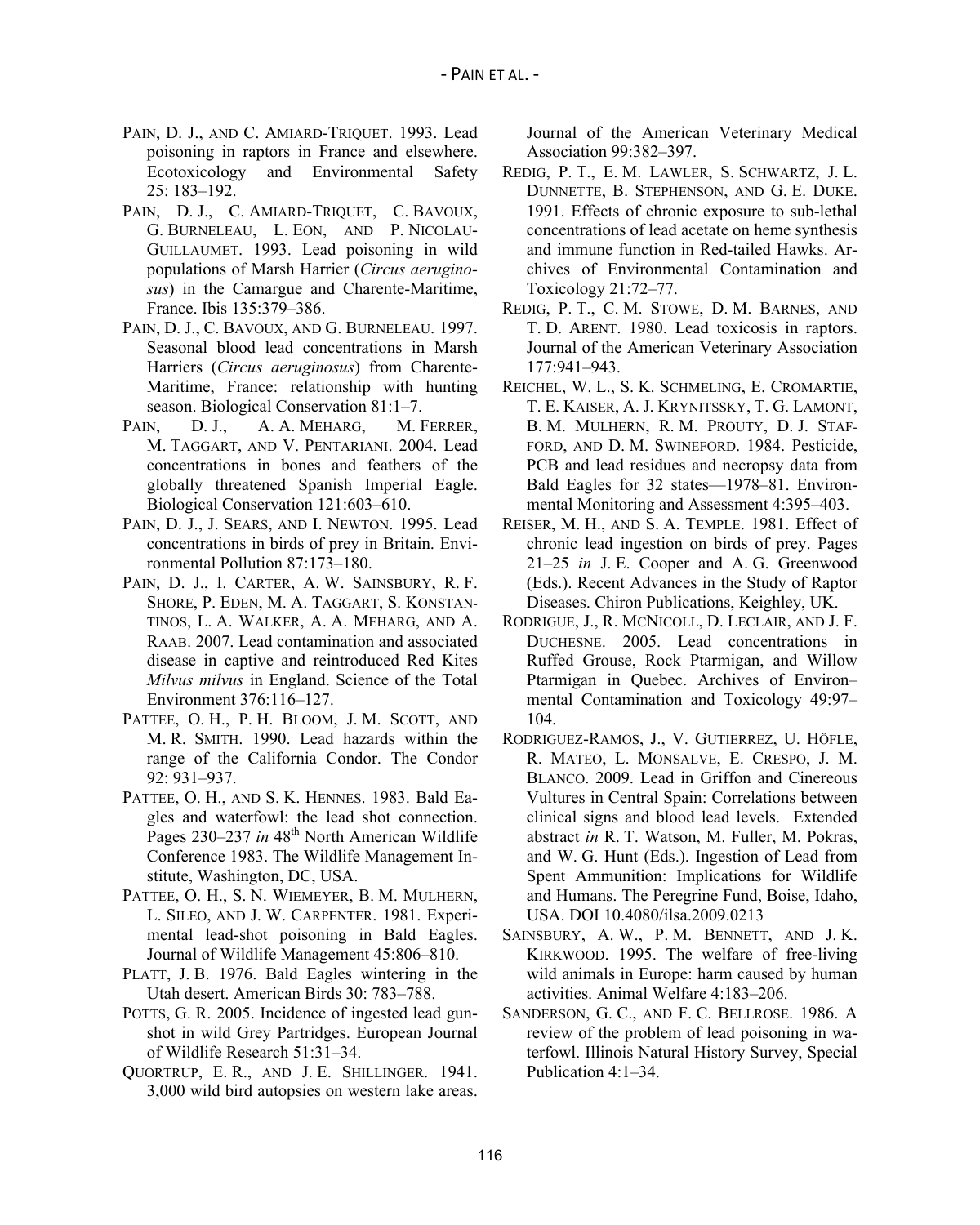- SCHEUHAMMER, A. M. 1987. The chronic toxicity [of aluminium, cadmium, mercury, and lead in](http://dx.doi.org/10.1016/0269-7491(87)90173-4)  birds: a review. Environmental Pollution 46: 263–295.
- SCHEUHAMMER, A. M., D. E. BOND, N. M. BUR-GESS, AND J. RODRIGUE. 2003. Lead and stable [isotope ratios in soil, earthworms and bones of](http://dx.doi.org/10.1897/02-361)  American Woodcock (*Scolopax minor*) from eastern Canada. Environmental Toxicology and Chemistry 22:2585–2591.
- SCHEUHAMMER, A. M., AND S. L. NORRIS. 1995. A review of the environmental impacts of lead shotshell ammunition and lead fishing weights in Canada. Canadian Wildlife Service, Occasional Paper 88.
- SCHEUHAMMER, A. M., AND S. L. NORRIS. 1996. [The ecotoxicology of lead shot and lead fishing](http://dx.doi.org/10.1007/BF00119051)  weights. Ecotoxicology 5:279–295.
- SCHEUHAMMER, A. M., J. A. PERRAULT, E. ROUTH-IER, B. M. BRAUNE, AND G. D. CAMPBELL. [1998. Elevated lead concentrations in edible](http://dx.doi.org/10.1016/S0269-7491(98)00083-9)  portions of game birds harvested with lead shot. Environmental Pollution 102:251–257.
- SCHEUHAMMER, A. M., C. A. ROGERS, AND D. BOND. 1999. Elevated lead exposure in American Woodcock (*Scolopax minor*) in eastern [Canada. Archives of Environmental Contami–](http://dx.doi.org/10.1007/s002449900479) nation and Toxicology 36:334–340.
- SCHEUHAMMER, A. M., AND D. M. TEMPLETON. [1998. Use of stable isotope ratios to distinguish](http://dx.doi.org/10.1023/A:1008855617453)  sources of lead exposure in birds. Ecotoxicology 7:37–42.
- SCHULZ, J. H., J. J. MILLSPAUGH, B. E. WASHBURN, G. R. WESTER, J. T. LANIGAN, AND J. C. FRAN-SON. 2002. Spent-shot availability and ingestion on areas managed for Mourning Doves. Wildlife Society Bulletin 30:112–120.
- SCHULZ, J. H., P. I. PADDING, AND J. J. MILL-SPAUGH. 2006. Will Mourning Dove crippling [rates increase with nontoxic-shot regulations?](http://dx.doi.org/10.2193/0091-7648(2006)34[861:WMDCRI]2.0.CO;2) Wildlife Society Bulletin 34:861–865.
- SERGEYEV, A. A., AND N. A. SHULYATIEVA. 2005. Meat quality of birds after using lead shot. Pages 472–473 *in* K. Pohlmeyer (Ed.). Ex– tended Abstracts of the XXVIIth Congress of the International Union of Game Biologists, Hannover 2005. DSV Verlag, Hamburg, Germany.
- SHARLEY, A. J., L. W. BEST, J. LANE, AND P. WHITEHEAD. 1992. An overview of lead poison-

ing in Australian waterfowl and implications for management. Pages 73–77 *in* D.J. Pain (Ed.). Lead Poisoning in Waterfowl. Proceedings of an IWRB Workshop, Brussels, Belgium, 13–15 June 1991. International Waterfowl and Wetlands Research Bureau Special Publication 16, Slimbridge, UK.

- SILEO, L., L. H. CREEKMORE, D. J. AUDET, M. R. SNYDER, C. U. METEYER, J. C. FRANSON, L. N. LOCKE, M. R. SMITH, AND D. L. FINLEY. 2001. [Lead poisoning of waterfowl by contaminated](http://dx.doi.org/10.1007/s002440010260) sediment in the Coeur d'Alene River. Archives of Environmental Contamination and Toxicology, 41:364–368.
- SILEO, L., AND S. I. FEFER. 1987. Paint chip poisoning of Laysan Albatross at Midway atoll. Journal of Wildlife Diseases 23:432–437.
- SNYDER, N. F., AND H. A. SNYDER. 2000. The California Condor. Academic Press, New York, USA.
- SNYDER, N. F., H. A. SNYDER, J. L. LINCER, AND R. T. REYNOLDS. 1973. Organochlorines, heavy [metals and the biology of North American ac](http://dx.doi.org/10.2307/1296439)cipiters. Biosciences 23:300–305.
- SORVARI, J., R. ANTIKAINEN, AND O. PYY. 2006. [Environmental contamination at Finnish shoot](http://dx.doi.org/10.1016/j.scitotenv.2005.12.019)ing ranges—the scope of the problem and management options. Science of the Total Environment 366:21–31.
- STEHLE, V. S. 1980. Orale Bleivergiftung bei Greifvögeln (Falconiformes)—Vorläufige Mitteilung. Kleintier Prakis 25:309–310.
- STENDELL, R. C., R. I. SMITH, K. P. BURNHAM, AND R. E. CHRISTENSEN. 1979. Exposure of waterfowl to lead: a nationwide survey of residues in wing bones of seven species, 1972–1973. U.S. Fish and Wildlife Service Special Scientific Report Wildlife 223:1–12.
- STENDELL, R. C., J. W. ARTMANN, AND E. MARTIN. 1980. Lead residues in Sora Rails from Mary[land. Journal of Wildlife Management 44:525–](http://dx.doi.org/10.2307/3807994) 527.
- STEVENSON, A. L., A. M. SCHEUHAMMER, AND H. M. CHAN. 2005. Effects of nontoxic shot [regulations on lead accumulation in ducks and](http://dx.doi.org/10.1007/s00244-004-0044-x) American Woodcock in Canada. Archives of Environmental Contamination and Toxicology 48:405–413.